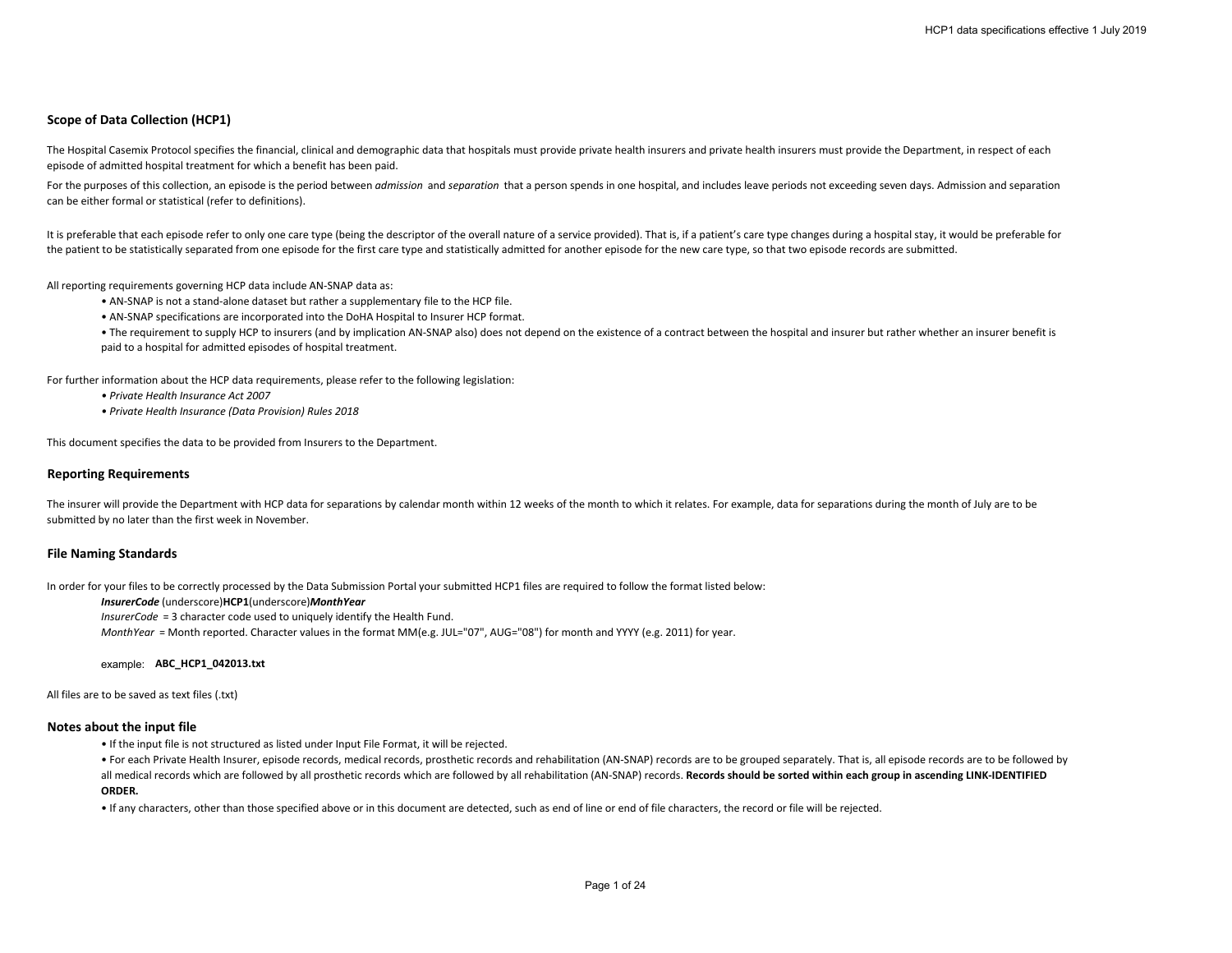• Only a single Insurer header and its associated episode records, medical records, prosthetic records, rehabilitation (AN-SNAP) records, and Insurer trailer grouping can be recorded within a single file.

## **Notes about the specifications**

The **data item column** indicates the short name for the data item and, where applicable, the reference number for the item in the National Health Data Dictionary as accessed via the Metadata Online Registry (METeOR) at: http://meteor.aihw.gov.au/content/index.phtml/itemId/237518

The *obligation column* indicates whether provision of each particular data item is:

- MAA Mandatory for all public and private hospitals (including day facilities)
- MAO Mandatory for all private hospitals (including day facilities) and optional for public hospitals
- MAS Mandatory for same-day patients
- OPA Optional for all

The *position column* indicates the position within the fixed file format that each data item is to be reported.

The *type and size column* indicates the number and type of character/s the data item should contain where:

- A indicates the data item contains alphanumeric characters (alphabetic, numeric and other special characters). Data must be left justified.
- N indicates the data item contains numeric characters (numbers 0 to 9) only. Data items must be right justified and zero-prefixed to fully fill the item unless otherwise stated in the coding description. All values must be positive.

The *format column* indicates the format of the characters of the data item:

- DDMMYYYY indicates the data item contains date information where DD represents the day, MM represents the month and YYYY represents the century and year. For example, 5 July 2006 would be entered 05072006
- *hhmm* indicates the data item contains time information based on a 24-hour clock, where hh represents the hour and mm represents the minutes. For example 2.35pm would be entered 1435.
- *blank filled* , in relation to a data item, means that the data item is filled with blank spaces.
- *zero filled* , in relation to a data item, means that the data item is filled with zeros.
- *zero prefix* means that leading zeros are to be inserted if necessary to ensure that the number of characters in the entry matches the data item size specified for the item.
- *Charges & Benefits*  supply in dollars and cents (omit decimal point) with leading zeros to fully fill item. Negative amounts are permitted for reversals. An entry of 000000000 means that no benefit/charge was recorded.

See the coding description column for any other special formatting requirements.

The *repetition column* indicates the number of times the data item is repeated within the data file.

The **coding description column** provides the definition for the data item, valid values and any additional information to clarify what data should be reported and how. If a METeOR reference is indicated in the data item column, refer to the National Health Data Dictionary for definition and collection methods.

The *edit rules column* outlines the edit checks the Department will run the data through in the Department's Enterprise Data Warehouse. These are split into critical errors where data will be rejected and warnings where data will be identified.

The *error codes column* indicates the error code attributed to each of the edit checks.

# **Definitions/acronyms**

**ACHI** means the Australian Classification of Health Interventions.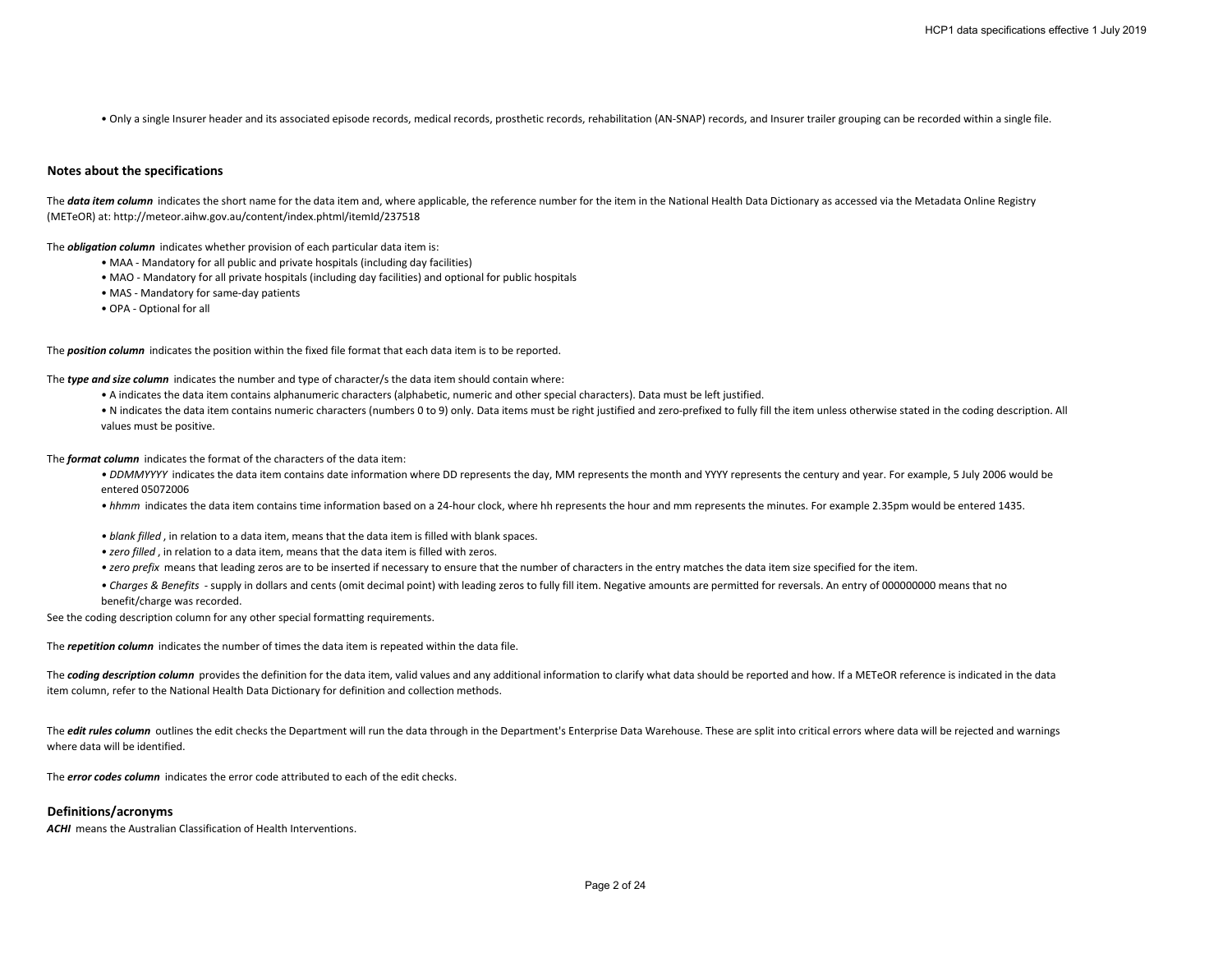*ADA* means the Australian Dental Association.

*AN-SNAP* means the Australian National Sub Acute and Non Acute Patient Classification System.

*CCU* means the coronary care unit of a hospital.

**contracted doctor** means a doctor who has entered into an agreement with a private health insurer where the doctor agrees to accept payment by the insurer in relation to treatment provided to the insured person.

contracted hospital means a hospital which has entered into an agreement with a private health insurer to accept payment in relation to an episode of hospital treatment for an insured person under a complying health product.

*AR-DRG* means the Australian Refined Diagnosis Related Group.

*episode* means the period of admitted patient care between a formal or statistical **admission** and a formal or statistical **separation**, characterised by only one care type.

*FIM* means functional independence measure and is the outcome measure used for **overnight-stay rehabilitation patients**.

*formal admission* , in relation to a person, means the administrative process used by a hospital to record the commencement of accommodation, care or treatment of the person.

*formal separation* , in relation to a person, means the administrative process used by a hospital to record the cessation of accommodation, care or treatment of the person.

*HDU* means the high dependency unit of a hospital.

*Hospital* means a facility for which there is in force a Ministerial declaration that the facility is hospital under subsection 121-5(6) of the *Private Health Insurance Act 2007* .

Hospital treatment is treatment (including the provision of goods and services) provided to a person with the intention to manage a disease, injury or condition, either at a hospital or with direct involvement of the hospital, by either a person who is authorised by a hospital to provide the treatment or under the management or control of such a person (subsection 121-5, *Private Health Insurance Act 2007* ).

Exclusions to hospital treatment (eg treatment provided in an emergency department of a hospital) are specified in the Private Health Insurance (Health Insurance Business) Rules 2010, Part 3, Rule 8.

Inclusions to hospital treatment (eg some Chronic Disease Management Programs not involving prevention) are specified in the Private Health Insurance (Health Insurance Business) Rules 2010, Part 3. Hospital-in-the-home means the provision of care to hospital admitted patients in their place of residence as a substitute for hospital accommodation. Place of residence may be permanent or temporary (METeOR glossary item ID: 327308).

*Hospital-in-the-home care days* means the total number of days between HiTH commencement date and HiTH completion date.

*ICD-10-AM* means 'The International Statistical Classification of Diseases and Related Health Problems, 10th revision, Australian Modification.

*ICU* means the intensive care unit of a hospital.

*insurer* means a private health insurer.

*MBS* means the Medicare Benefits Schedule, comprising:

- (a) the *Health Insurance (Diagnostic Imaging Services Table) Regulations 2018* ; and
- (b) the *Health Insurance (General Medical Services Table) Regulations 2018* ; and
- (c) the *Health Insurance (Pathology Services Table) Regulations 2018* ;

as in force from time to time, or any Regulations made in substitution for those Regulations.

*METeOR* (Metadata Online Registry) for national data standards.

*miscellaneous service code* means any miscellaneous hospital-specific or insurer-specific non-MBS code. ADA items can be reported here.

*NHDD* means the (most current version of the) 'National Health Data Dictionary'.

*NICU* means the neonatal intensive care unit of a hospital.

*overnight stay patient* means a person who is admitted to and separates from a hospital on different dates.

*PHIAC means* Private Health Insurance Administration Council

*PICU* means the paediatric intensive care unit of a hospital.

procedure means clinical intervention that is surgical in nature, carries a procedural risk, carries an anaesthetic risk, requires specialised training, and/or requires special facilities or equipment only available in an acute care setting

*same-day patient* means a person who is admitted to and separates from a hospital on the same date.

**SCN** means the special care nursery of a hospital.

*special character* means a character that has a visual representation but is not an alphanumeric character, ideogram or blank space.

statistical admission, in relation to a person, means the administrative process used by a hospital to record the commencement of a new episode of care that provides the person with a new care type during a single hospital stay.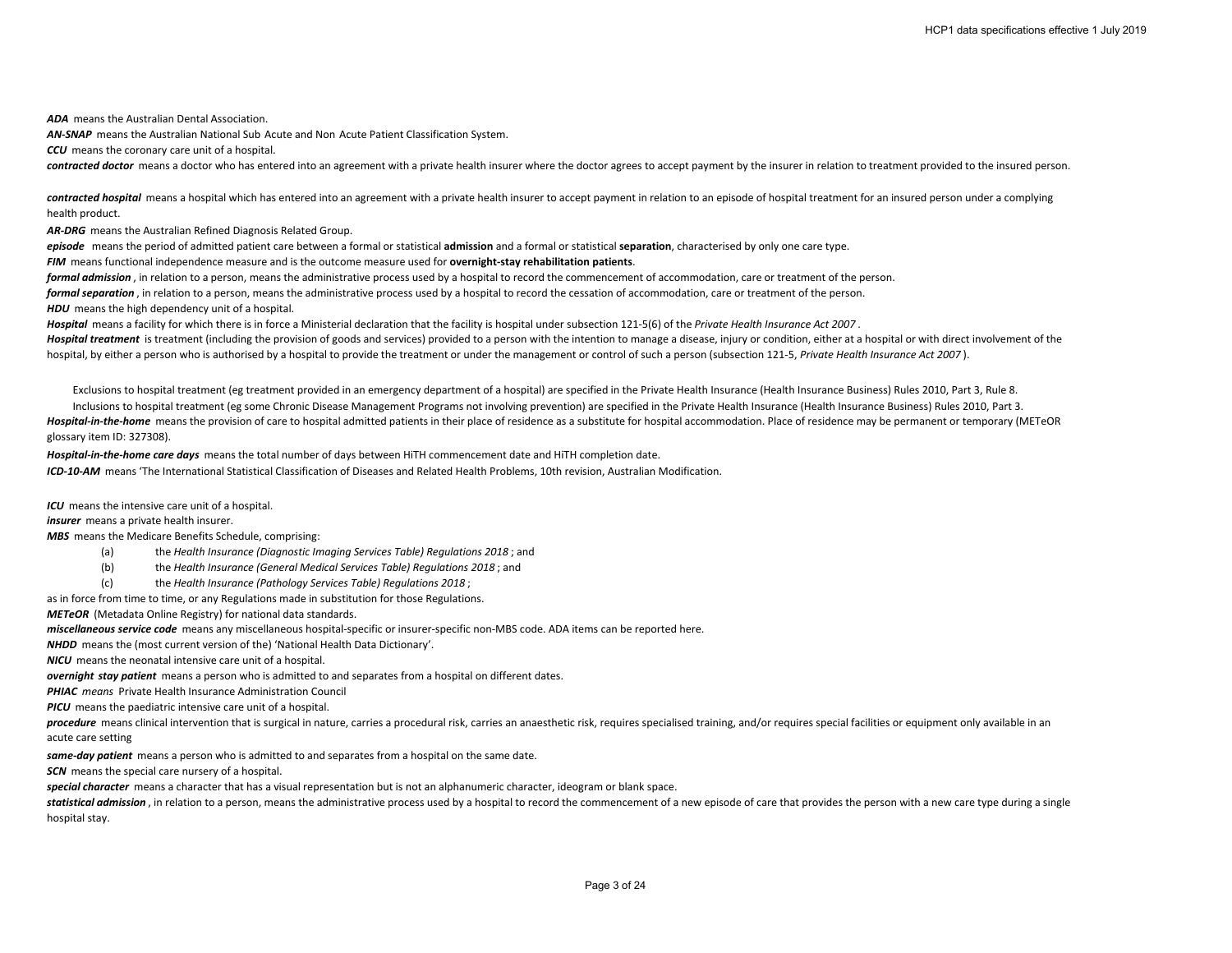statistical separation, in relation to a person, means the administrative process used by a hospital to record the cessation of an episode of care of the person during a single hospital stay.

# **Guide for Use**

Accommodation charges/benefits - refer to private, shared or high dependency accommodation for any Accommodation Type (i.e. advanced surgical, surgical, medical, rehabilitation, obstetrics, and psychiatry). All hospital episodes must have a charge/benefit component relating to accommodation, unless it was bundled, or the hospital billed a procedure-only fee. Therefore, cases such as chemotherapy should either have a charge/benefit component in "bundled" or "accommodation" or "theatre". They should not be reported as "other".

AN-SNAP Collection - the AN-SNAP collection is a separate data collection to the episode record for rehabilitation, which provides specific information regarding the functional gains of patients undergoing rehabilitation, as well as the AN-SNAP class for overnight admitted patients. It is expected that one AN-SNAP record be reported for each overnight admitted rehabilitation program, and one AN-SNAP record be reported for an entire episode of care consisting of multiple same day visits. The AN-SNAP record should be linked to the episode with the same separation date.

AN-SNAP Class - The AN-SNAP class allocated to each overnight admitted patient is in part determined by their FIM admission score. Given the FIM is not collected for same-day patients it is impossible to allocate same-day patients an AN-SNAP class.

*Bundled charges/benefits -* refer to an aggregate of 2 or more charges billed by the hospital, such as case payments by DRG or MBS.

*CCU charges, benefits, days and hours* - exclude ICU, SCN, NICU, PICU and HDU in calculations.

Functional Independence Measure - The FIM score for each of the 18 FIM motor and cognition items (maximum score of seven and a minimum score of one). Total scores can range from 18 to 126. Admission data must be collected within 72 hours after the admission. Discharge scores must be collected within 72 hours of discharge. Guide for collecting the AROC inpatient data set should be followed for scoring the FIM should be followed. This applies to AN-SNAP admission and discharge FIM scores for overnight-stay patients. The FIM is not collected for same-day patients.

*Hospital-in-the-home (HITH) -* Episodes which include HITH services should be reported in a manner consistent with claiming practice. For example,

- (a) HITH services which are part of an admitted psychiatric program and are claimed as a single same day service must be reported as single same day episode. This includes psychiatric patients that remain in an admitted HITH program over extended periods of time.
- (b) If hospital claims are submitted to insurers at the conclusion of the admitted psychiatric HITH program, then one episode must be reported spanning the length of the program.

*ICU charges, benefits, days and hours* - include NICU and PICU; exclude SCN, CCU or HDU in calculations.

*Infant weight neonate* **-** For live births (http://meteor.aihw.gov.au/content/pop/index.phtml/itemId/265594), birth weight (http://meteor.aihw.gov.au/content/pop/index.phtml/itemId/265625) should preferably be measured within the first hour of life before significant postnatal weight loss has occurred. While statistical tabulations include 500 g groupings for birth weight, weights should not be recorded in those groupings. The actual weight should be recorded to the degree of accuracy to which it is measured. In perinatal collections the birth weight is to be provided for live born and stillborn babies.

*Minutes in Theatre -* calculate from the time the patient entered the operating theatre or procedure room until the time the patient left the operating theatre or procedure room. For example, coronary angiography/angioplasty, lithotripsy and ECT must have minutes of operating theatre time reported, even though they are performed in a procedure room rather than a theatre.

Other charges/benefits - refer to services which cannot be categorised as accommodation, theatre, labour, ICU, pharmacy, prosthesis, bundled, SCN, CCU or HITH. It excludes ex-gratia charges, television, phone calls, extra meals, FED, reversals or journal adjustments.

Palliative care status and days - include care provided in: a palliative care unit; a designated palliative care program; or under the principal clinical management of a palliative care physician or in the opinion of the treating doctor, when the principal clinical intent of care is palliation.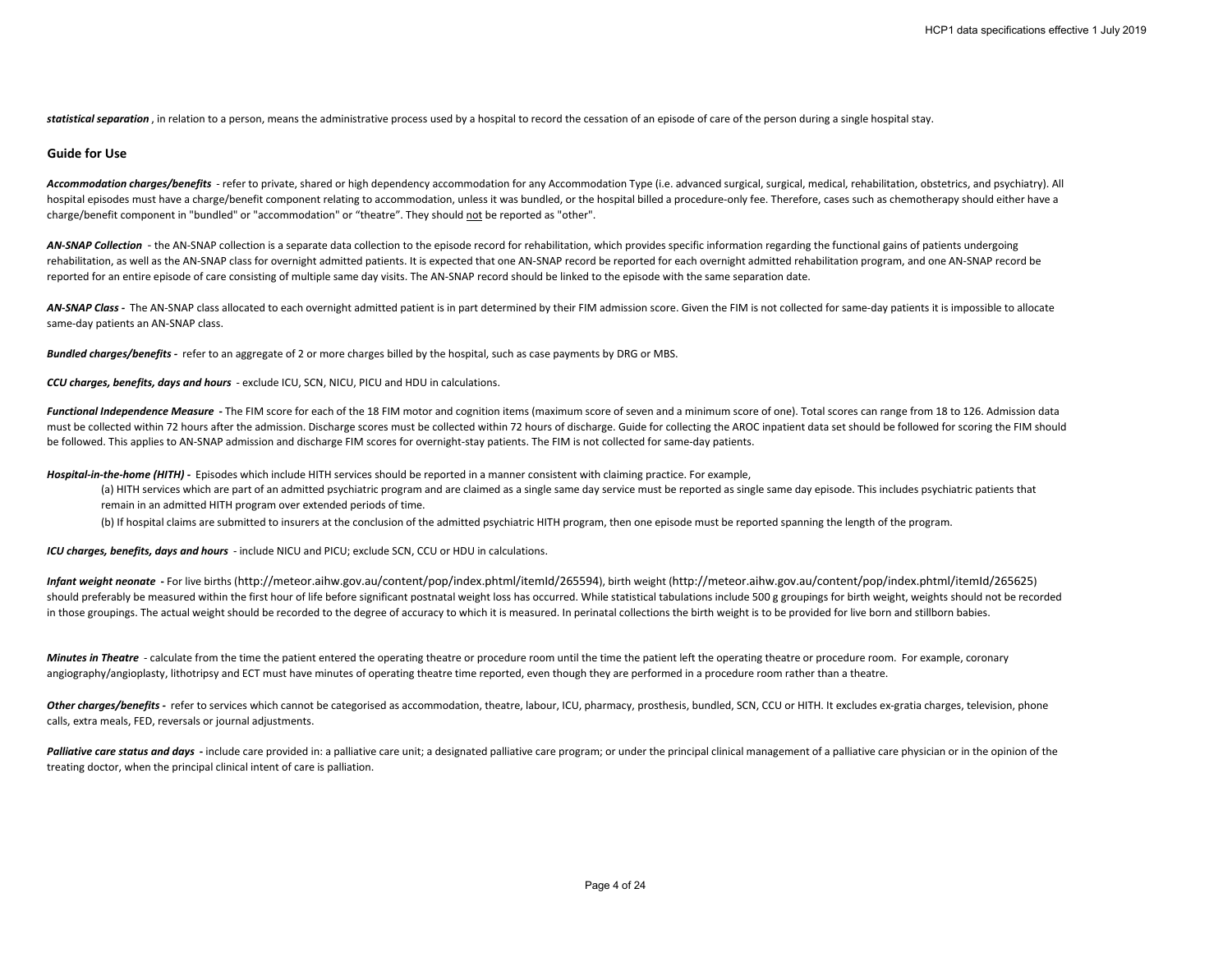Principal MBS item - select on the basis of: (a) the patient's first visit to a theatre or procedure room/coronary angiography suite; and (b) the MBS with the highest benefit amount. The principal MBS item relates to theatre or procedure room/angiography suite, and not to the medical item billed by the doctor. It may not necessarily correlate to the Principal Procedure Code. For example, renal dialysis, coronary angiography/ angioplasty, same-day chemotherapy, lithotripsy, ECT and sleep studies must have an MBS item number reported, even though they are procedure room rather than theatre. Where possible, any services that do not have a valid MBS item should be reported in the Miscellaneous Service Code item (item 68).

Principal Item Date - The date on which the principal MBS item is carried out. If there is no principal MBS item, then the date that the first Miscellaneous Service Code item was carried out may optionally be entered.

*Qualified days for newborns* - The number of qualified days is calculated with reference to the date of admission, date of separation and any other date(s) of change of qualification status: the date of admission is counted if the patient was qualified at the end of the day; the date of change to qualification status is counted if the patient was qualified at the end of the day; the date of separation is not counted, even if the patient was qualified on that day. The normal rules for calculations of patient days apply. To determine if newborn days are qualified days, see the METeOR definition for Newborn Qualification Status (Metadata glossary item 327254).

*SCN charges, benefits, days and hours* - exclude NICU, ICU, CCU, PICU and HDU in calculations.

Secondary MBS item - The secondary MBS items relate to theatre, and not to the medical item billed by the doctor. It may not always correlate to the Procedure Codes (ICD-10-AM). Where possible, any services that do not have a valid MBS item should be reported in the Miscellaneous Service Code item (item 68).

*Theatre charges/benefits -* refer to a theatre/procedure room/ angiography suite.

*Re-admission within 28 days -* Planned re-admission refers to planned re-admission within 28 days from this or another hospital. Note: do not include transfers from another hospital as re-admissions.

## **Data Quality**

## *Error Codes*

 $1<sup>st</sup>$  Character – represents the type of record i.e. E (episode), P (prosthetic), A (AN-SNAP), M (medical), R (edits checking across records)

 $2^{nd}$  Character – W (represents a warning where an edit rule has been identified)– the record will be accepted and insurers notified

 $2^{nd}$  Character – E (represents an error where an edit rule has failed) – the record will be rejected and insurers notified

# **Further information**

For further information about the HCP requirements including AN-SNAP, please see the following websites:

General information about the data collection

<http://www.health.gov.au/internet/main/publishing.nsf/Content/health-casemix-data-collections-about-HCP>

```
Annual reports
```
<http://www.health.gov.au/internet/main/publishing.nsf/Content/health-casemix-data-collections-publications-HCPAnnualReports>

List of Hospital provider numbers

To request a list of hospital provider numbers please email: hcp@health.gov.au

Metadata and health dictionary specifications

<http://meteor.aihw.gov.au/content/index.phtml/itemId/181162>

For private health insurance industry information

<http://www.apra.gov.au/>

Commonwealth Prostheses list

<http://www.health.gov.au/internet/main/publishing.nsf/Content/health-privatehealth-prostheseslist.htm>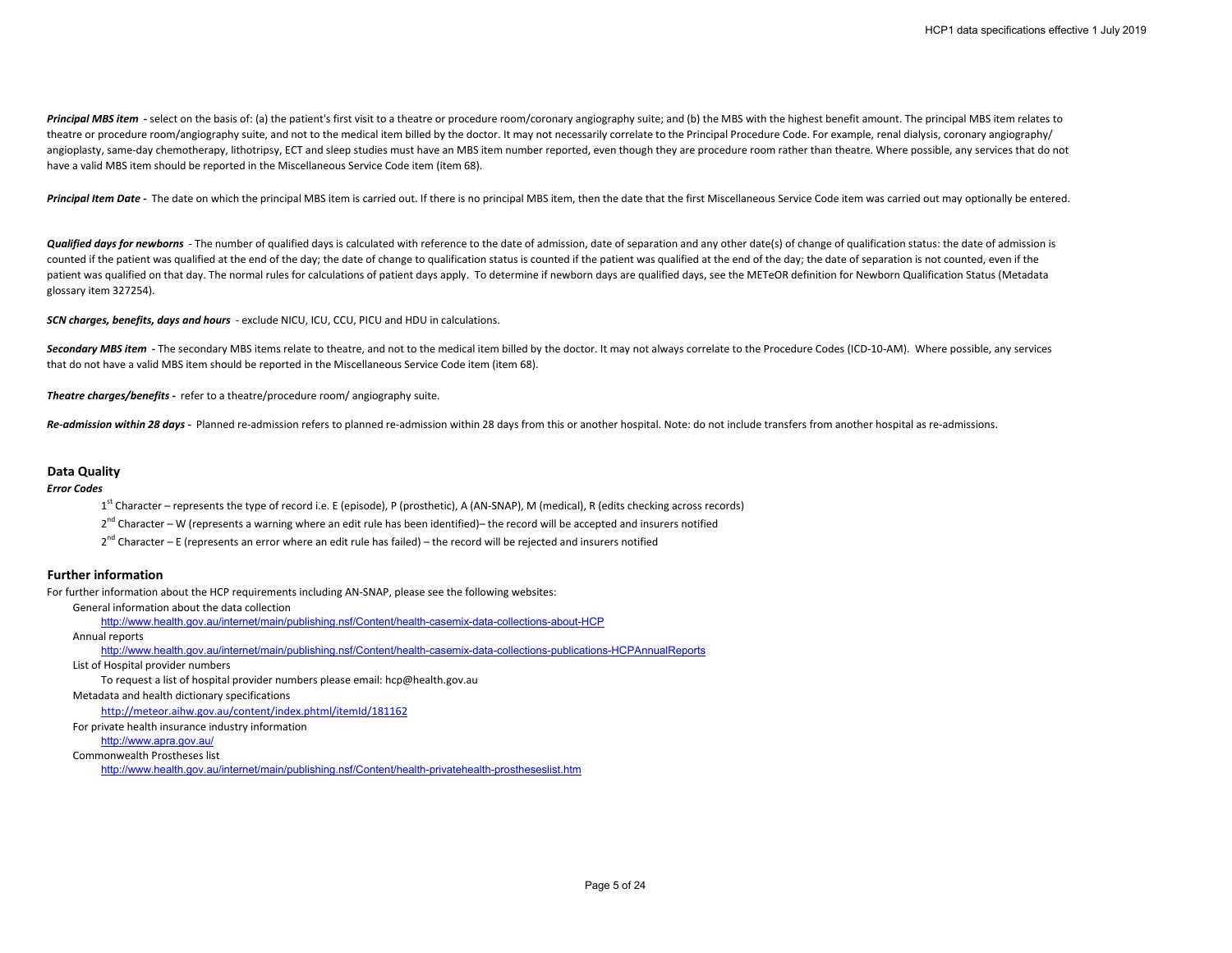|                | $#$ Item                  | <b>Quantity</b>                | Type & size  | Format        | <b>Values/description</b>                                                                               | <b>Edit Rules</b>                                                                                                                                                        | <b>Error Code/s</b>                      |
|----------------|---------------------------|--------------------------------|--------------|---------------|---------------------------------------------------------------------------------------------------------|--------------------------------------------------------------------------------------------------------------------------------------------------------------------------|------------------------------------------|
| $\overline{2}$ | <b>FILE HEADER</b>        | one per physical file of data  | A(7)<br>A(3) | <b>YYYYMM</b> | Valid value 'HCPDATA'<br>Source identifier (INSURER (or other) IDENTIFIER)                              | Reject file if not same as specified in the<br>physical file name.                                                                                                       | <b>HE02.0</b>                            |
| 3              |                           |                                | A(6)         |               | YEAR-MONTH (separation month reported)                                                                  | Reject file if not a valid insurer code.<br>Reject file if not in format YYYYMM.<br>Reject file if does not match the month year<br>specified in the physical file name. | <b>HE02.1</b><br>HE03.0<br><b>HE03.1</b> |
| $\overline{4}$ |                           |                                | N(2)         |               | The number of Insurers' data in this file; valid value '1'                                              | If present, reject file if not = 1 or 01.                                                                                                                                | HE04                                     |
| 5<br>6         | <b>INSURER HEADER</b>     | one per physical file of data  | A(1)<br>A(3) | <b>YYYYMM</b> | Valid value 'B'<br><b>INSURER IDENTIFIER</b>                                                            | <b>Reject file if not = 'B'</b><br>Reject file if not same as Source identifier<br>value in FILE HEADER section item 2 above.                                            | HE <sub>05</sub><br>HE06                 |
| 17             |                           |                                | A(6)         |               | YEAR-MONTH (separation month reported)                                                                  | Reject file if not same as YEAR-MONTH value HE07<br>in FILE HEADER section item 3 above.                                                                                 |                                          |
| $\overline{8}$ | <b>EPISODE RECORDS</b>    | many per physical file of data | A(1371)      |               | 1371 characters; record type of 'E' followed by 1370 character record<br>as specified in this document. |                                                                                                                                                                          |                                          |
| 9              | <b>MEDICAL RECORDS</b>    | many per episode               | A(92)        |               | 92 characters; record type of 'M' followed by 91 character record as<br>specified in this document.     |                                                                                                                                                                          |                                          |
| 10             | <b>PROSTHETIC RECORDS</b> | 0 to many per episode          | A(54)        |               | 54 characters; record type of 'P' followed by 53 character record as<br>specified in this document.     |                                                                                                                                                                          |                                          |
| 11             | <b>AN-SNAP RECORDS</b>    | 0 to many per episode          | A(95)        |               | 95 characters; record type of 'S' followed by 94 character record as<br>specified in this document.     |                                                                                                                                                                          |                                          |
| 12<br>13       | <b>INSURER TRAILER</b>    | one per physical file of data  | A(1)<br>A(3) |               | Valid Value 'T'<br><b>INSURER IDENTIFIER</b>                                                            | Reject file if not = 'T'<br><b>Reject</b> file if not same as Source Identifier<br>value in FILE HEADER section item 2 above.                                            | <b>HE12</b><br><b>HE13</b>               |
| 14<br>15       |                           |                                | N(6)<br>N(6) |               | Number of Episode records<br>Number of Medical records                                                  | If present, reject file if not numeric                                                                                                                                   | <b>HE14</b><br><b>HE15</b>               |
| 16             |                           |                                | N(6)         |               | Number of Prosthetic records ('000000' means no prosthetic                                              | If present, reject file if not numeric<br>If present, reject file if not numeric                                                                                         | <b>HE16</b>                              |
| 17             |                           |                                | N(6)         |               | records)<br>Number of AN-SNAP records ('000000' means no AN-SNAP<br>records)                            | If present, reject file if not numeric                                                                                                                                   | <b>HE17</b>                              |
|                | 18 FILE TRAILER           | one per physical file of data  | A(1)         |               | Valid value 'Z'                                                                                         | Reject file if not 'Z'                                                                                                                                                   | <b>HE18</b>                              |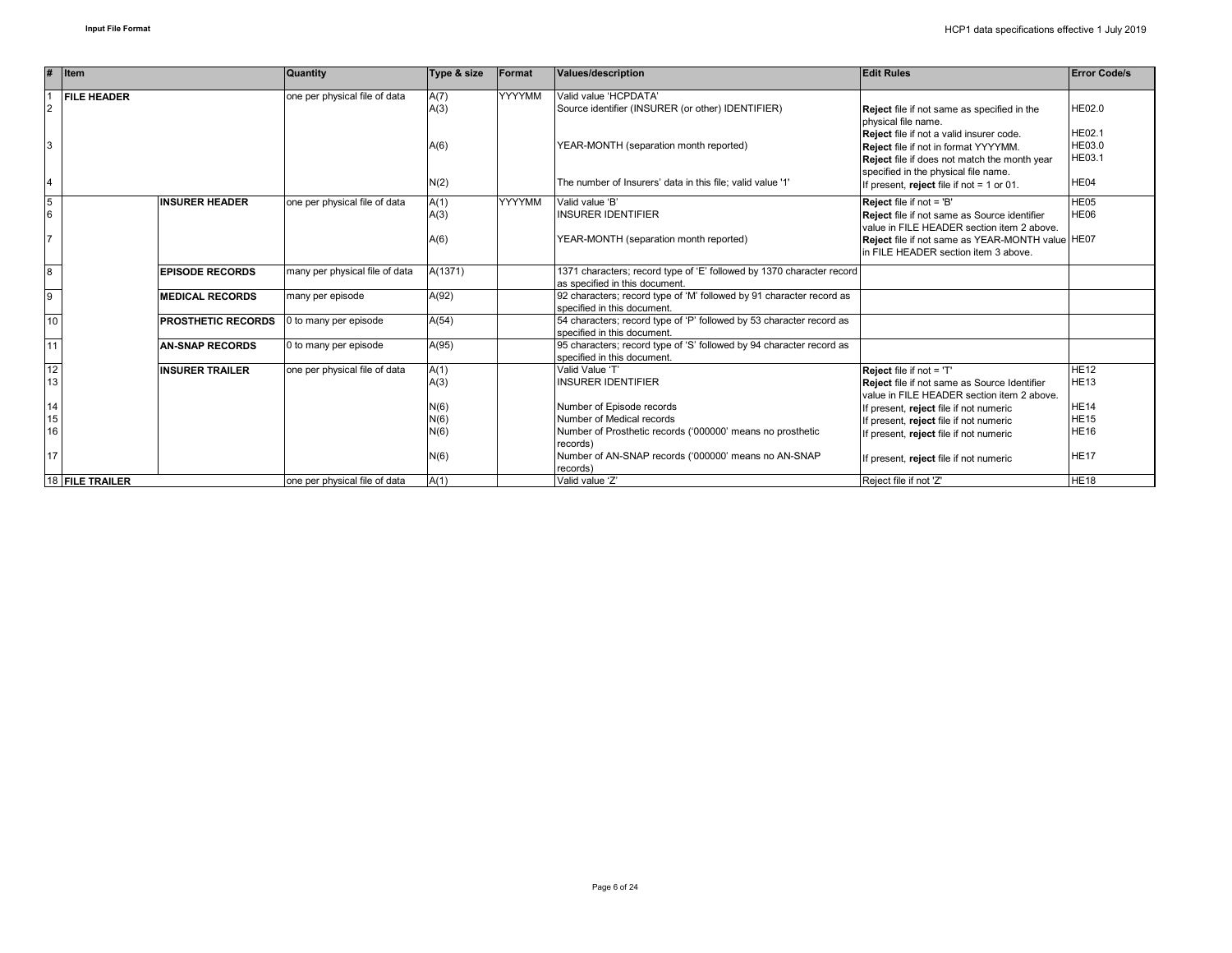|                | No Data Item                  | <b>METeOR</b><br><b>identifier</b> | identifier | <b>ECLIPSE Obligation Position Position Type &amp;</b> | Start | <b>End</b> | size  | Format                                                                      | <b>Repetition Coding description</b>                                                                                                                                                                                                                                                                                 | <b>Edit Rules</b>                                                                                                                                                                       | Error<br>code/s             |
|----------------|-------------------------------|------------------------------------|------------|--------------------------------------------------------|-------|------------|-------|-----------------------------------------------------------------------------|----------------------------------------------------------------------------------------------------------------------------------------------------------------------------------------------------------------------------------------------------------------------------------------------------------------------|-----------------------------------------------------------------------------------------------------------------------------------------------------------------------------------------|-----------------------------|
|                | nsurer identifier             |                                    |            | <b>MAA</b>                                             |       | 3          | A(3)  | Left justify                                                                | nsurer identifier selected from the list of registered private health insurers                                                                                                                                                                                                                                       | Reject record if not same as Source<br>Identifier value in FILE HEADER<br>item 2.                                                                                                       | EE001.1                     |
| $\overline{2}$ | Link Identifier               |                                    |            | <b>MAA</b>                                             |       | 27         | A(24) | Left justify                                                                | A unique identifier of an episode that links data items from this (episode)<br>record to the associated medical, prosthetic or AN-SNAP records.                                                                                                                                                                      | <b>Reject record if blank</b>                                                                                                                                                           | EE002                       |
| 3              | Provider (hospital) code      |                                    |            | <b>MAA</b>                                             | 28    | 35         | A(8)  | NNNNNNNA<br>(uppercase)                                                     | The Commonwealth-issued hospital provider number, as selected from the Reject record if not (a valid 8<br>lists maintained by the Department of Health and Ageing.<br>"OVERSEAS" = overseas provider                                                                                                                 | character Commonwealth provider<br>number or 'OVERSEAS').                                                                                                                               | EE003                       |
| $\overline{4}$ | Product code                  |                                    |            | <b>MAA</b>                                             | 36    | 43         | A(8)  |                                                                             | The product code for patient's insurance cover at admission.                                                                                                                                                                                                                                                         | <b>Reject</b> record if blank.                                                                                                                                                          | EE004                       |
|                | Hospital contract status      |                                    |            | <b>MAA</b>                                             | 44    | 44         | A(1)  | Left justify                                                                | The payment arrangement the insurer has with the hospital.<br>Y = a hospital with which an Insurer has a contract<br>$N = a$ hospital with which the Insurer does not have a contract.<br>$T = a$ hospital is paid under 2nd Tier benefit arrangement<br>$B = a$ hospital is paid under a "Bulk payment" arrangement | Reject record if not (Y or N or T or<br>B).                                                                                                                                             | EE005                       |
| 6              | Total days paid               |                                    |            | <b>MAA</b>                                             | 45    | 48         | N(4)  | Right justify<br>Zero prefix                                                | The total number of days for which benefits were paid by the Insurer,<br>including days for which benefits were paid as a Nursing Home Type<br>Patient.<br>Same-day cases equal 0001.<br>Zero fill if no benefit paid for accommodation by fund.                                                                     | Reject record if not numeric<br>Identify if total days paid > (date<br>separated - date admitted - leave<br>days)<br>Identify if same-day status is 1 and<br>otal davs paid is not 0001 | EE006<br>EW006.0<br>EW006.1 |
|                | Accommodation charge          |                                    |            | <b>MAA</b>                                             | 49    | 57         | N(9)  | Right justify<br>Zero prefix<br>\$\$\$\$\$\$\$cc<br>(omit decimal<br>point) | The gross amount charged for accommodation (include ex-gratia and<br>patient portion accommodation charges).<br>Zero fill if no amount charged.<br>Blank means this charge was not separately identified but charged under<br>another item.<br>*refer to guide for use                                               | If present, reject record if not<br>numeric                                                                                                                                             | EE007                       |
| 8              | Accommodation benefit         |                                    |            | <b>MAA</b>                                             | 58    | 66         | N(9)  | Right justify<br>Zero prefix<br>\$\$\$\$\$\$\$cc<br>(omit decimal<br>point) | The gross benefit paid for accommodation (include ex-gratia<br>accommodation benefits).<br>Zero fill if no amount paid.<br>Blank means this benefit was not separately identified but paid under<br>another item.<br>*refer to quide for use                                                                         | If present, reject record if not<br>numeric<br>If present, reject record if ><br>Accommodation charge (allow 5 cent<br>tolerance)                                                       | EE008.1<br>EE008.2          |
|                | Theatre charge                |                                    |            | <b>MAA</b>                                             | 67    | 75         | N(9)  | Right justify<br>Zero prefix<br>\$\$\$\$\$\$\$cc<br>(omit decimal<br>point) | The gross amount charged for a theatre/procedure room/ angiography<br>suite (include ex-gratia and patient portion theatre charges).<br>Zero fill if no amount charged.<br>Blank means this charge was not separately identified but charged under<br>another item.<br>*refer to quide for use                       | If present, reject record if not<br>numeric                                                                                                                                             | EE009                       |
| 10             | Theatre benefit               |                                    |            | <b>MAA</b>                                             | 76    | 84         | N(9)  | Right justify<br>Zero prefix<br>\$\$\$\$\$\$\$cc<br>(omit decimal<br>point) | The gross benefit paid for a theatre/procedure room/angiography suite<br>(include ex-gratia theatre benefits).<br>Zero fill if no amount paid.<br>Blank means this benefit was not separately identified but paid under<br>another item.<br>*refer to guide for use                                                  | If present, reject record if not<br>numeric<br>If present, reject record if > Theatre<br>charge (allow 5 cent tolerance)                                                                | EE010.1<br>EE010.2          |
| 11             | Labour ward charge            |                                    |            | <b>MAA</b>                                             | 85    | 93         | N(9)  | Right justify<br>Zero prefix<br>\$\$\$\$\$\$\$cc<br>(omit decimal<br>point) | The gross amount charged for labour ward (include ex-gratia and patient<br>portion labour ward charges).<br>Blank means this charge was not separately identified but charged under<br>another item.<br>Zero fill if no amount charged.                                                                              | f present, reject record if not<br>าumeric                                                                                                                                              | EE011                       |
| 12             | Labour ward benefit           |                                    |            | <b>MAA</b>                                             | 94    | 102        | N(9)  | Right justify<br>Zero prefix<br>\$\$\$\$\$\$\$cc<br>(omit decimal<br>point) | The gross benefit paid for labour ward (include ex-gratia labour ward<br>benefits)<br>Blank means this benefit was not separately identified but paid under<br>another item.<br>Zero fill if no amount paid.                                                                                                         | f present, reject record if not<br>numeric<br>If present, reject record if > Labour<br>ward charge (allow 5 cent tolerance)                                                             | EE012.1<br>EE012.2          |
| 13             | Intensive Care Unit<br>Charge |                                    |            | <b>MAA</b>                                             | 103   | 111        | N(9)  | Right justify<br>Zero prefix<br>\$\$\$\$\$\$\$cc<br>(omit decimal<br>point) | Intensive Care Unit charge must reflect the gross amount charged for ICU<br>(include ex-gratia and patient portion ICU charges).<br>Zero fill if no amount charged.<br>Blank means this charge was not separately identified but charged under<br>another item.<br>*refer to guide for use                           | If present, reject record if not<br>numeric                                                                                                                                             | EE013                       |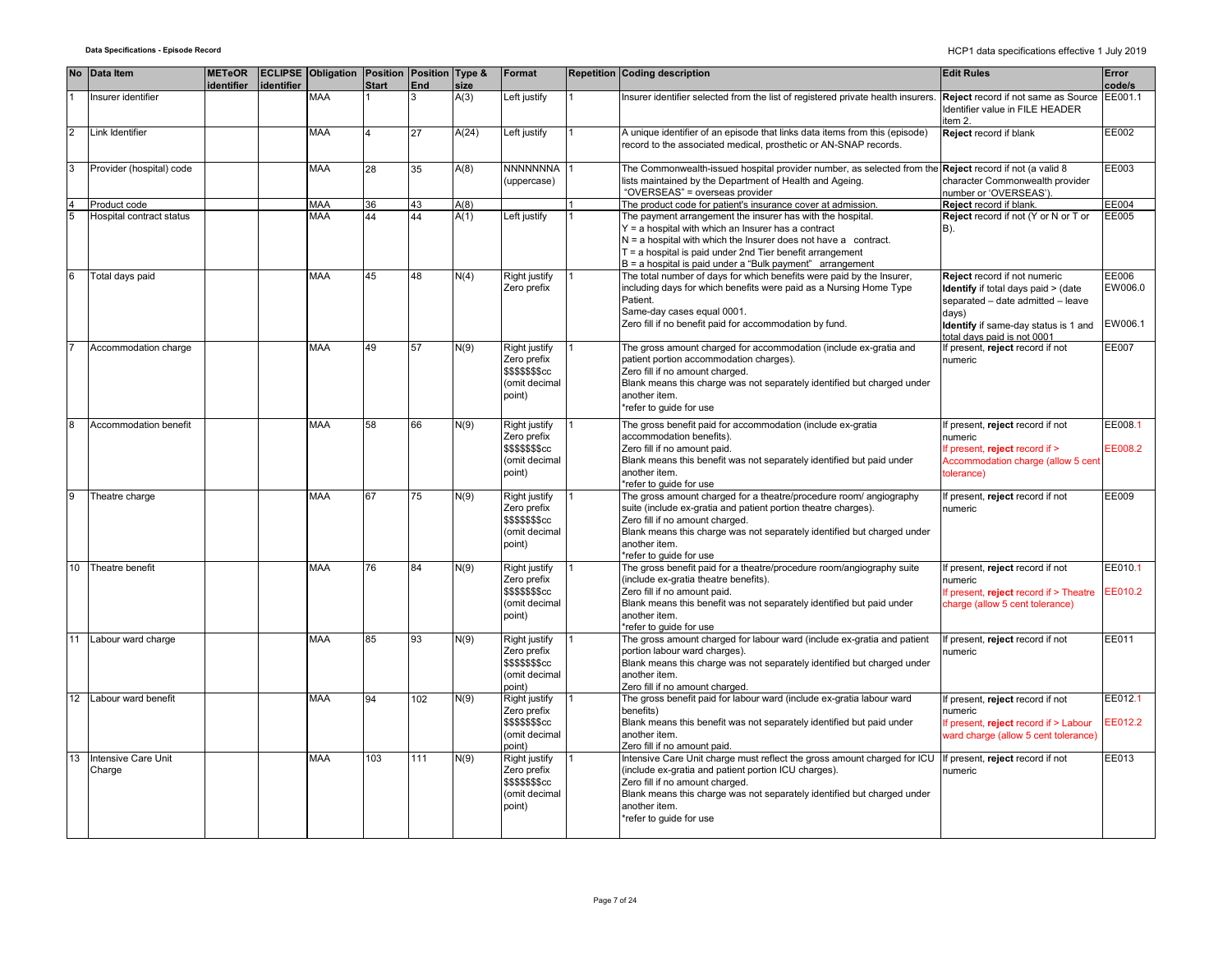|    | No Data Item                          | <b>METeOR</b><br>identifier | identifier | <b>ECLIPSE Obligation Position Position Type &amp;</b> | <b>Start</b> | End | size | Format                                                                             | Repetition Coding description                                                                                                                                                                                                                                                                                                                                               | <b>Edit Rules</b>                                                                                                                      | Error<br>code/s    |
|----|---------------------------------------|-----------------------------|------------|--------------------------------------------------------|--------------|-----|------|------------------------------------------------------------------------------------|-----------------------------------------------------------------------------------------------------------------------------------------------------------------------------------------------------------------------------------------------------------------------------------------------------------------------------------------------------------------------------|----------------------------------------------------------------------------------------------------------------------------------------|--------------------|
| 14 | Intensive Care Unit<br><b>Benefit</b> |                             |            | <b>MAA</b>                                             | 112          | 120 | N(9) | Right justify<br>Zero prefix<br>\$\$\$\$\$\$\$cc<br>(omit decimal<br>point)        | The gross benefit paid for ICU (include ex-gratia ICU benefits).<br>Zero fill if no amount paid.<br>Blank means this benefit was not separately identified but paid under<br>another item.<br>refer to quide for use                                                                                                                                                        | If present, reject record if not<br>numeric<br>If present, reject record if > Intensive<br>Care Unit Charge (allow 5 cent<br>(olerance | EE014.1<br>EE014.2 |
| 15 | Prosthesis charge                     |                             |            | <b>MAA</b>                                             | 121          | 129 | N(9) | <b>Right justify</b><br>Zero prefix<br>\$\$\$\$\$\$\$cc<br>(omit decimal<br>point) | The gross maximum amount charged for prosthesis (include ex-gratia<br>prosthesis charges, handling fee and patient portion).<br>Blank means this charge was not separately identified but charged under<br>another item.<br>Zero fill if no amount charged.                                                                                                                 | f present, reject record if not<br>numeric                                                                                             | EE015              |
| 16 | Prosthesis benefit                    |                             |            | <b>MAA</b>                                             | 130          | 138 | N(9) | <b>Right justify</b><br>Zero prefix<br>\$\$\$\$\$\$\$cc<br>(omit decimal<br>point) | The gross benefit paid for prosthesis (include ex-gratia prosthesis benefit<br>and handling fee).<br>Blank means this benefit was not separately identified but paid under<br>another item.<br>Zero fill if no amount paid.                                                                                                                                                 | present, reject record if not<br>numeric<br>If present, reject record if ><br>Prosthesis charge (allow 5 cent<br>tolerance)            | EE016.1<br>EE016.2 |
|    | 17 Pharmacy charge                    |                             |            | <b>MAA</b>                                             | 139          | 147 | N(9) | Right justify<br>Zero prefix<br>\$\$\$\$\$\$\$cc<br>(omit decimal<br>point)        | The gross charge raised for pharmacy (include ex-gratia and patient<br>portion pharmacy charges, exclude discharge medications).<br>Zero fill if no amount charged.<br>Blank means this charge was not separately identified but charged under<br>another item.<br>*refer to guide for use                                                                                  | f present, reject record if not<br>numeric                                                                                             | EE017              |
| 18 | Pharmacy benefit                      |                             |            | <b>MAA</b>                                             | 148          | 156 | N(9) | Right justify<br>Zero prefix<br>\$\$\$\$\$\$\$cc<br>(omit decimal<br>point)        | The gross benefit paid for pharmacy (include ex-gratia pharmacy benefits,<br>exclude discharge medications.)<br>Zero fill if no amount paid.<br>Blank means this benefit was not separately identified but paid under<br>another item.<br>*refer to quide for use                                                                                                           | If present, reject record if not<br>numeric<br>If present, reject record if ><br>Pharmacy charge (allow 5 cent<br>tolerance)           | EE018.1<br>EE018.2 |
| 19 | <b>Bundled charges</b>                |                             |            | <b>MAA</b>                                             | 157          | 165 | N(9) | Right justify<br>Zero prefix<br>\$\$\$\$\$\$\$cc<br>(omit decimal<br>point)        | The gross bundled charge raised (include ex-gratia and patient portion<br>bundled charges).<br>Zero fill if no amount charged.<br>Blank means this charge was not separately identified but charged under<br>another item.<br>refer to quide for use                                                                                                                        | present, reject record if not<br>numeric                                                                                               | EE019              |
|    | 20 Bundled benefits                   |                             |            | <b>MAA</b>                                             | 166          | 174 | N(9) | Right justify<br>Zero prefix<br>\$\$\$\$\$\$\$cc<br>(omit decimal<br>point)        | The gross bundled benefit paid (include ex-gratia bundled benefits).<br>Zero fill if no amount paid.<br>Blank means this benefit was not separately identified but paid under<br>another item.<br>*refer to quide for use                                                                                                                                                   | If present, reject record if not<br>numeric<br>If present, reject record if > Bundled<br>charges (allow 5 cent tolerance)              | EE020.1<br>EE020.2 |
| 21 | Other charges                         |                             |            | <b>MAA</b>                                             | 175          | 183 | N(9) | Right justify<br>Zero prefix<br>\$\$\$\$\$\$\$cc<br>(omit decimal<br>point)        | The gross charge raised for any chargeable item which cannot be<br>specifically categorised elsewhere (exclude ex-gratia charges, television,<br>phone calls, extra meals, FED, reversals or journal adjustments).<br>Zero fill if no amount charged.<br>Blank means this charge was not separately identified but charged under<br>another item.<br>refer to quide for use | If present, reject record if not<br>numeric                                                                                            | EE021              |
| 22 | Other benefits                        |                             |            | <b>MAA</b>                                             | 184          | 192 | N(9) | <b>Right justify</b><br>Zero prefix<br>\$\$\$\$\$\$\$cc<br>(omit decimal<br>point) | The gross benefit paid for any chargeable item which cannot be<br>specifically categorised elsewhere, (exclude ex-gratia benefits, television,<br>phone calls, extra meals, FED, reversals or journal adjustments).<br>Zero fill if no amount paid.<br>Blank means this benefit was not separately identified but paid under<br>another item.<br>*refer to guide for use    | If present, reject record if not<br>numeric<br>f present, reject record if > Other<br>charges (allow 5 cent tolerance)                 | EE022.1<br>EE022.2 |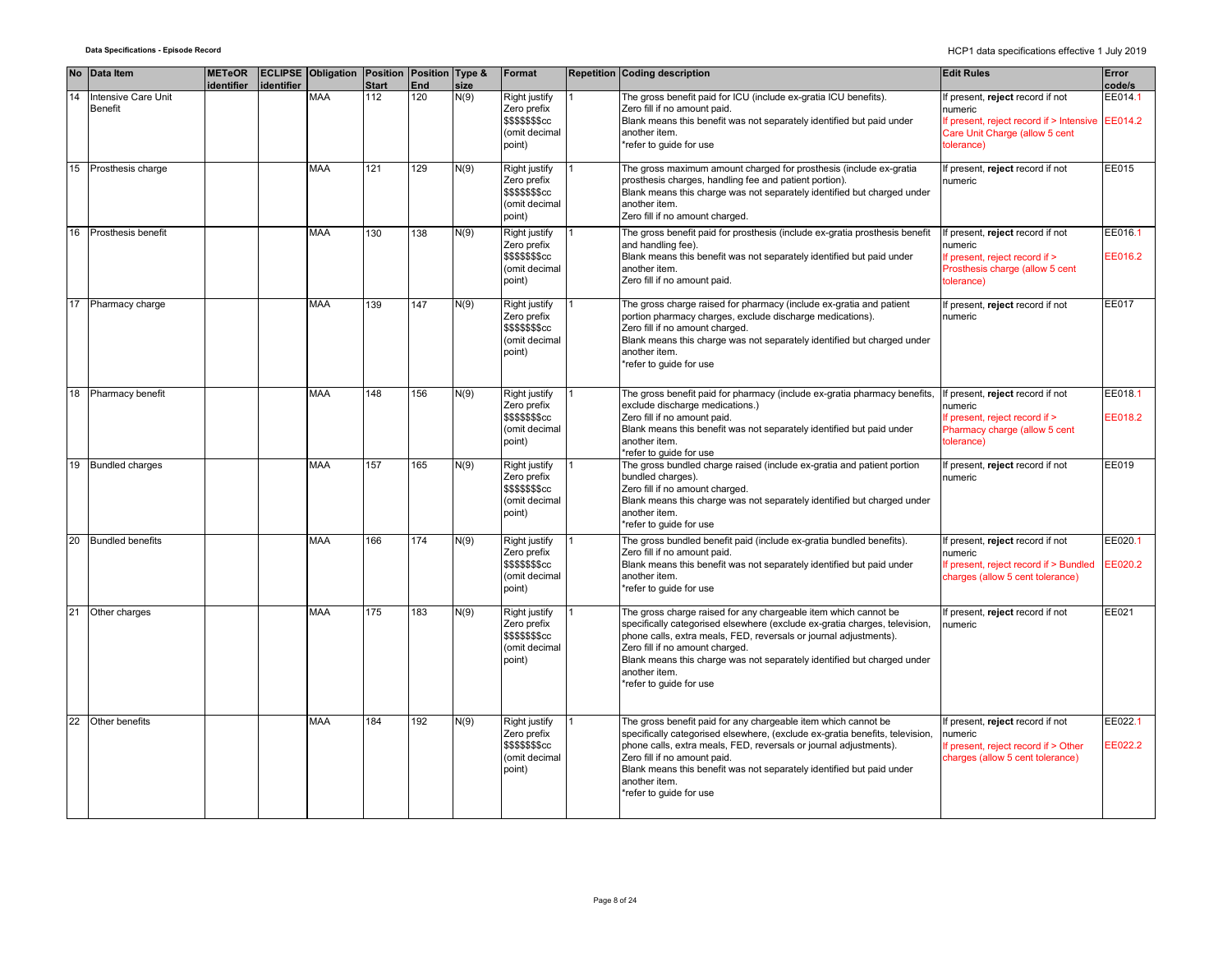|    | No Data Item                  | <b>METeOR</b><br>identifier | identifier | <b>ECLIPSE Obligation Position Position Type &amp;</b> | <b>Start</b> | End | size | Format                                                                             | Repetition Coding description                                                                                                                                                                                                                                                | <b>Edit Rules</b>                                                                                                                                                                                                                           | Error<br>code/s    |
|----|-------------------------------|-----------------------------|------------|--------------------------------------------------------|--------------|-----|------|------------------------------------------------------------------------------------|------------------------------------------------------------------------------------------------------------------------------------------------------------------------------------------------------------------------------------------------------------------------------|---------------------------------------------------------------------------------------------------------------------------------------------------------------------------------------------------------------------------------------------|--------------------|
| 23 | Front end deductible          |                             |            | MAA                                                    | 193          | 201 | N(9) | Right justify<br>Zero prefix<br>\$\$\$\$\$\$\$cc<br>(omit decimal<br>point)        | The amount of Front End Deductible (excess) deducted from the benefit<br>otherwise payable by the Insurer to the hospital.<br>Zero fill if no FED applicable.                                                                                                                | Reject record if not numeric<br><b>Reject</b> record if sum of Total hospital<br>benefits and FED > Total hospital<br>charges (allow 5 cent tolerance)<br>Reject record if FED > Total hospital EE023.3<br>charges (allow 5 cent tolerance) | EE023.1<br>EE023.2 |
|    | 24 Ancillary cover status     |                             |            | <b>MAA</b>                                             | 202          | 202 | A(1) |                                                                                    | An indicator of whether a patient has ancillary cover at the time of<br>admission.<br>Y = patient has ancillary cover;<br>N = patient does not have ancillary cover                                                                                                          | Reject record if not ('Y' or 'N').                                                                                                                                                                                                          | EE024              |
| 25 | Ancillary charges             |                             |            | <b>OPA</b>                                             | 203          | 211 | N(9) | Right justify<br>Zero prefix<br>\$\$\$\$\$\$\$cc<br>(omit decimal<br>point)        | The total charge raised for in-hospital benefits claimed under an ancillary<br>table.<br>Zero fill if no amount charged.                                                                                                                                                     | f present, reject record if not<br>numeric                                                                                                                                                                                                  | EE025              |
| 26 | Ancillary benefits            |                             |            | <b>OPA</b>                                             | 212          | 220 | N(9) | Right justify<br>Zero prefix<br>\$\$\$\$\$\$\$cc<br>(omit decimal<br>point)        | The total benefit paid for in hospital benefits paid under an ancillary table.<br>Zero fill if no amount paid.                                                                                                                                                               | If present, reject record if not<br>numeric<br>If present, reject record if > Ancillary<br>charges (allow 5 cent tolerance)                                                                                                                 | EE026.1<br>EE026.2 |
| 27 | <b>Total Medical charges</b>  |                             |            | <b>MAA</b>                                             | 221          | 229 | N(9) | <b>Right justify</b><br>Zero prefix<br>\$\$\$\$\$\$\$cc<br>(omit decimal<br>point) | The total charge for medical items, as set out in the medical records<br>associated with the episode.<br>Zero fill if no amount charged.                                                                                                                                     | f present, reject record if not<br>numeric                                                                                                                                                                                                  | EE027              |
| 28 | <b>Total Medical Benefits</b> |                             |            | <b>MAA</b>                                             | 230          | 238 | N(9) | Right justify<br>Zero prefix<br>\$\$\$\$\$\$\$cc<br>(omit decimal<br>point)        | The total benefit paid for medical items (by both Medicare and Insurer) as<br>set out in the medical records associated with the episode.<br>Zero fill if no amount paid.                                                                                                    | f present, reject record if not<br>numeric<br>If present, reject record if > Total<br>Medical charges (allow 5 cent<br>olerance)                                                                                                            | EE028.1<br>EE028.2 |
|    | 29 Date of birth              | 287007                      |            | <b>MAA</b>                                             | 239          | 246 | A(8) | <b>DDMMYYYY</b>                                                                    | The date of birth of the person.                                                                                                                                                                                                                                             | Reject record if not in format<br><b>DDMMYYYY</b>                                                                                                                                                                                           | EE029              |
| 30 | Postcode - Australian         | 611398                      |            | MAA                                                    | 247          | 250 | N(4) | Right justify<br>Zero prefix                                                       | The numeric descriptor for a postal delivery area, aligned with locality,<br>suburb or place for the address of a person.<br>Codes 9999 = unknown postcode<br>and $8888 = 0$ verseas<br>will be used instead of METeOR codes 0097, 0098, 0099.                               | Reject record if not (a valid<br>Australian postcode or 9999 or<br>8888).                                                                                                                                                                   | EE030              |
| 31 | Sex                           | 635126                      |            | <b>MAA</b>                                             | 251          | 251 | N(1) |                                                                                    | The distinction between male, female, and others who do not have<br>biological characteristics typically associated with either the male or<br>female sex, as represented by a code.<br>$1 = Male$<br>$2$ = Female<br>$3 = Other$<br>9 = Not stated / inadequately described | Reject record if not (1, 2, 3 or 9).                                                                                                                                                                                                        | EE031              |
| 32 | Admission date                | 269967                      |            | MAA                                                    | 252          | 259 | A(8) | <b>DDMMYYYY</b>                                                                    | Date on which an admitted patient commences an episode of care.                                                                                                                                                                                                              | Reject record if not in format<br><b>DDMMYYYY</b>                                                                                                                                                                                           | EE032              |
|    | 33 Separation date            | 270025                      |            | <b>MAA</b>                                             | 260          | 267 | A(8) | <b>DDMMYYYY</b>                                                                    | Date on which an admitted patient completes an episode of care.                                                                                                                                                                                                              | Reject file if not in format<br>DDMMYYYY, blank or if not ≥<br>Admission date, or if MM is not same<br>as month input in Insurer Header.                                                                                                    | EE033              |
|    | 34 Hospital type              |                             |            | <b>MAA</b>                                             | 268          | 268 | N(1) |                                                                                    | The type of hospital where the episode occurred.<br>$1 =$ public<br>$2$ = private<br>3 = private day facility<br>$4 =$ public day facility<br>$9 =$ other/unknown                                                                                                            | <b>Reject</b> record if not (1, 2, 3, 4, or 9).<br>Identify record if Hospital type does<br>not match provider hospital table                                                                                                               | EE034<br>EW034     |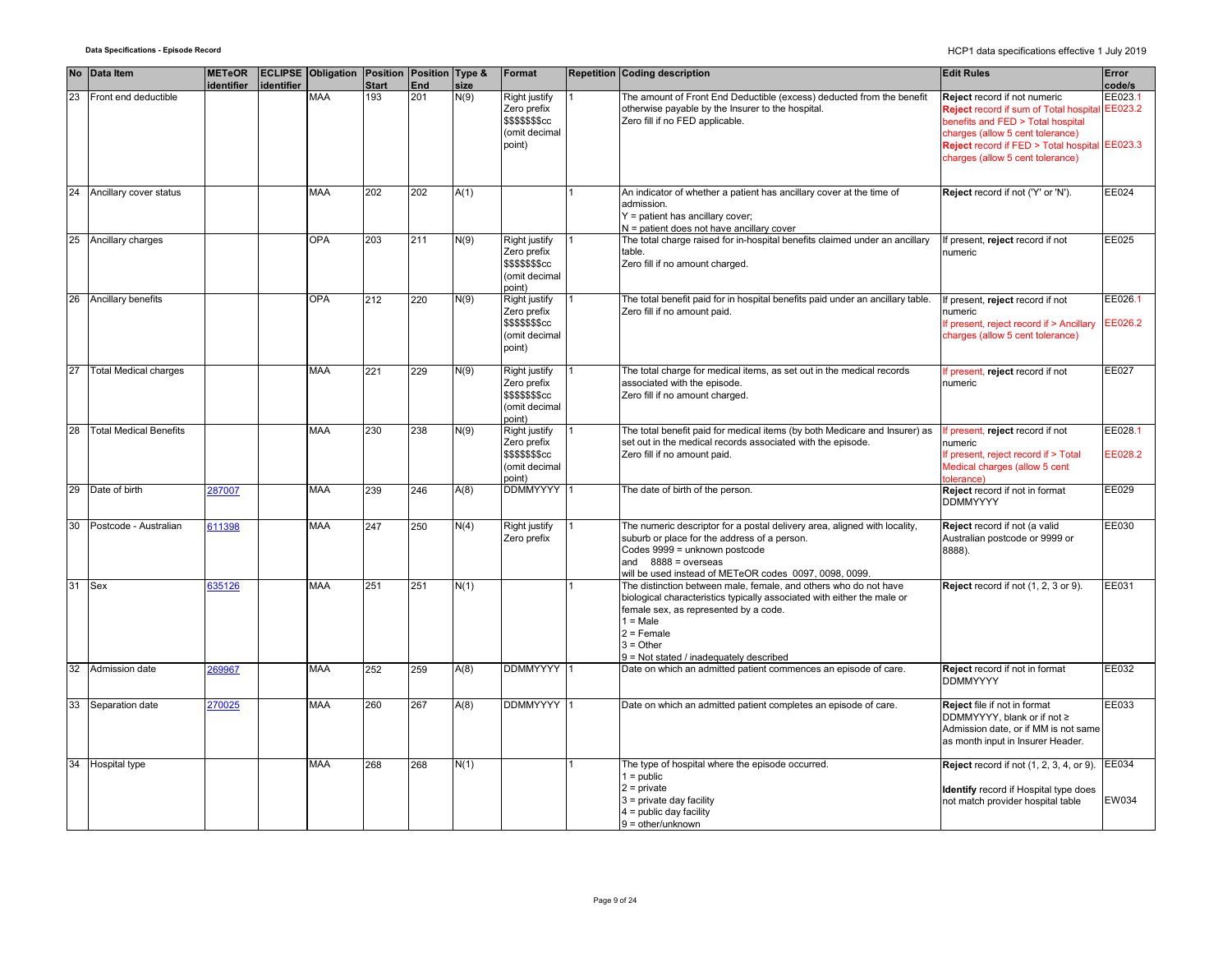|    | No Data Item                                  | <b>METeOR</b><br>identifier | identifier | <b>ECLIPSE Obligation Position Position Type &amp;</b> | <b>Start</b> | End | size | Format                                                                                                | Repetition Coding description                                                                                                                                                                                                                                                                                                                                                                                                                                                                                                                                                                                                                                                                                                                                                                                    | <b>Edit Rules</b>                                                                                                                                                                                                      | Error<br>code/s               |
|----|-----------------------------------------------|-----------------------------|------------|--------------------------------------------------------|--------------|-----|------|-------------------------------------------------------------------------------------------------------|------------------------------------------------------------------------------------------------------------------------------------------------------------------------------------------------------------------------------------------------------------------------------------------------------------------------------------------------------------------------------------------------------------------------------------------------------------------------------------------------------------------------------------------------------------------------------------------------------------------------------------------------------------------------------------------------------------------------------------------------------------------------------------------------------------------|------------------------------------------------------------------------------------------------------------------------------------------------------------------------------------------------------------------------|-------------------------------|
| 35 | <b>ICU days</b>                               |                             |            | <b>MAA</b>                                             | 269          | 271 | N(3) | Right justify<br>Zero prefix                                                                          | The number of days the patient spent in ICU, NICU or PICU.<br>Zero fill if not applicable.<br>*refer to guide for use                                                                                                                                                                                                                                                                                                                                                                                                                                                                                                                                                                                                                                                                                            | Reject record if not numeric.                                                                                                                                                                                          | EE035.0<br>EE035.1            |
|    |                                               |                             |            |                                                        |              |     |      |                                                                                                       |                                                                                                                                                                                                                                                                                                                                                                                                                                                                                                                                                                                                                                                                                                                                                                                                                  | Reject record if not zero for private<br>day facilities<br>Identify record if not zero for public                                                                                                                      | EW035.1                       |
|    |                                               |                             |            |                                                        |              |     |      |                                                                                                       |                                                                                                                                                                                                                                                                                                                                                                                                                                                                                                                                                                                                                                                                                                                                                                                                                  | day facilities (item $34 = 4$ )                                                                                                                                                                                        |                               |
| 36 | Diagnosis related group                       | 391295                      |            | <b>OPA</b>                                             | 272          | 275 | A(4) | Left justify                                                                                          | The DRG code which describes the episode of care.<br>"GEN" = A generated episode not suitable for grouping according to the<br>health Insurer practices.<br>This should be the Health Insurer DRG wherever possible; otherwise the<br><b>Hospital DRG.</b>                                                                                                                                                                                                                                                                                                                                                                                                                                                                                                                                                       | If present, identify record if not (a<br>valid DRG code for DRG version in<br>item 37 or 'GEN ')                                                                                                                       | EW036                         |
| 37 | <b>DRG</b> version                            |                             |            | CON                                                    | 276          | 277 | A(2) |                                                                                                       | The version of the DRG classification:<br>$41$ = version 4.1<br>$42$ = version 4.2                                                                                                                                                                                                                                                                                                                                                                                                                                                                                                                                                                                                                                                                                                                               | If present, identify record if not valid EW037.0<br>version.                                                                                                                                                           |                               |
|    |                                               |                             |            |                                                        |              |     |      |                                                                                                       | $50$ = version $5.0$<br>$51$ = version $5.1$<br>$52$ = version $5.2$<br>$60$ = version $6.0$<br>$6x = version 6.x$<br>$70 = version 7.0$<br>$80$ = version $8.0$<br>$90 =$ version $9.0$<br>$na = version n.a$<br>$AO = version 10.0$                                                                                                                                                                                                                                                                                                                                                                                                                                                                                                                                                                            | Identify record if blank and DRG<br>code provided.                                                                                                                                                                     | EW037.1                       |
|    |                                               |                             |            |                                                        |              |     |      |                                                                                                       | Must be supplied if DRG code provided at item 36.                                                                                                                                                                                                                                                                                                                                                                                                                                                                                                                                                                                                                                                                                                                                                                |                                                                                                                                                                                                                        |                               |
| 38 | Admission time                                | 82942                       |            | <b>MAS</b>                                             | 278          | 281 | N(4) | hhmm $(24)$<br>hour clock)                                                                            | Time at which an admitted patient commences an episode of care.<br>Blank fill if not applicable.                                                                                                                                                                                                                                                                                                                                                                                                                                                                                                                                                                                                                                                                                                                 | Reject record if blank and same-day EE038<br>status (item 50) is 1.                                                                                                                                                    |                               |
|    |                                               |                             |            |                                                        |              |     |      |                                                                                                       | Mandatory for same-day patients.                                                                                                                                                                                                                                                                                                                                                                                                                                                                                                                                                                                                                                                                                                                                                                                 | If present, Reject record if not a<br>valid time value in format HHMM<br>(HH is in the range 00-23 and MM is<br>in the range 00-59)                                                                                    | EE038.1                       |
| 39 | Birth weight of infant,<br>neonate, stillborn | 668986                      |            | <b>MAA</b>                                             | 282          | 285 | N(4) | Right justify<br>Zero prefix                                                                          | For live births, birthweight should preferably be measured within the first<br>hour of life before significant postnatal weight loss has occurred. While<br>statistical tabulations include 500 gram groupings for birthweight, weights<br>should not be recorded in those groupings. The actual weight should be<br>recorded to the degree of accuracy to which it is measured.<br>In perinatal collections the birthweight is to be provided for live born and<br>stillborn babies.<br>Weight on the date the infant is admitted should be recorded if the weight<br>is less than or equal to 9000q and age is less than 365 days. An entry of<br>0000 means the patient's age >= 365 days or weight was > 9000 grams.<br>*refer to quide for use                                                              | Reject record if not numeric<br>Identify record if weight > 9000g<br>and $LOS \leq 365$<br>Identify record if weight > 0 and<br>$LOS > 365$ days<br>where, LOS = Admission date (item<br>32) - Date of Birth (item 29) | EE039.0<br>EW039.1<br>EW039.2 |
| 40 | Hours of mechanical<br>ventilation            | 479010                      |            | <b>MAA</b>                                             | 286          | 289 | N(4) | Right justify<br>Zero prefix                                                                          | The total number of hours an admitted patient has spent on continuous<br>ventilator support.<br>Continuous ventilatory support refers to the application of ventilation via an<br>invasive artificial airway. For the purposes of this data element, invasive<br>artificial airway is that provided via an endotracheal tube or a<br>tracheostomy tube.<br>Zero fill if not applicable.                                                                                                                                                                                                                                                                                                                                                                                                                          | Reject record if not numeric                                                                                                                                                                                           | EE040                         |
| 41 | Mode of separation                            | 270094                      |            | <b>MAA</b>                                             | 290          | 291 | N(2) | Left justify<br>and follow<br>with space<br>(may also<br>submit in old<br>format with<br>zero prefix) | Status at separation of person (discharge/transfer/death) and place to<br>which person is released, as represented by a code.<br>1 = discharge/transfer to an(other) acute hospital<br>$2$ = discharge/transfer to a residential aged care service, unless this is the<br>usual place of residence<br>3 = discharge/transfer to an(other) psychiatric hospital<br>4 = discharge/transfer to other health care accommodation (includes<br>mothercraft hospitals)<br>5 = statistical discharge- type change<br>$6$ = left against medical advice/discharge at own risk<br>7 = statistical discharge from leave<br>$8 =$ died<br>9 = other (includes discharge to usual residence, own accommodation or<br>welfare institution (includes prisons, hostels and group homes providing<br>primarily welfare services)) | Reject record if not (01, 02, 03, 04,<br>05, 06, 07, 08, 09, 1, 2, 3, 4, 5, 6, 7,<br>8 or 9).                                                                                                                          | EE041                         |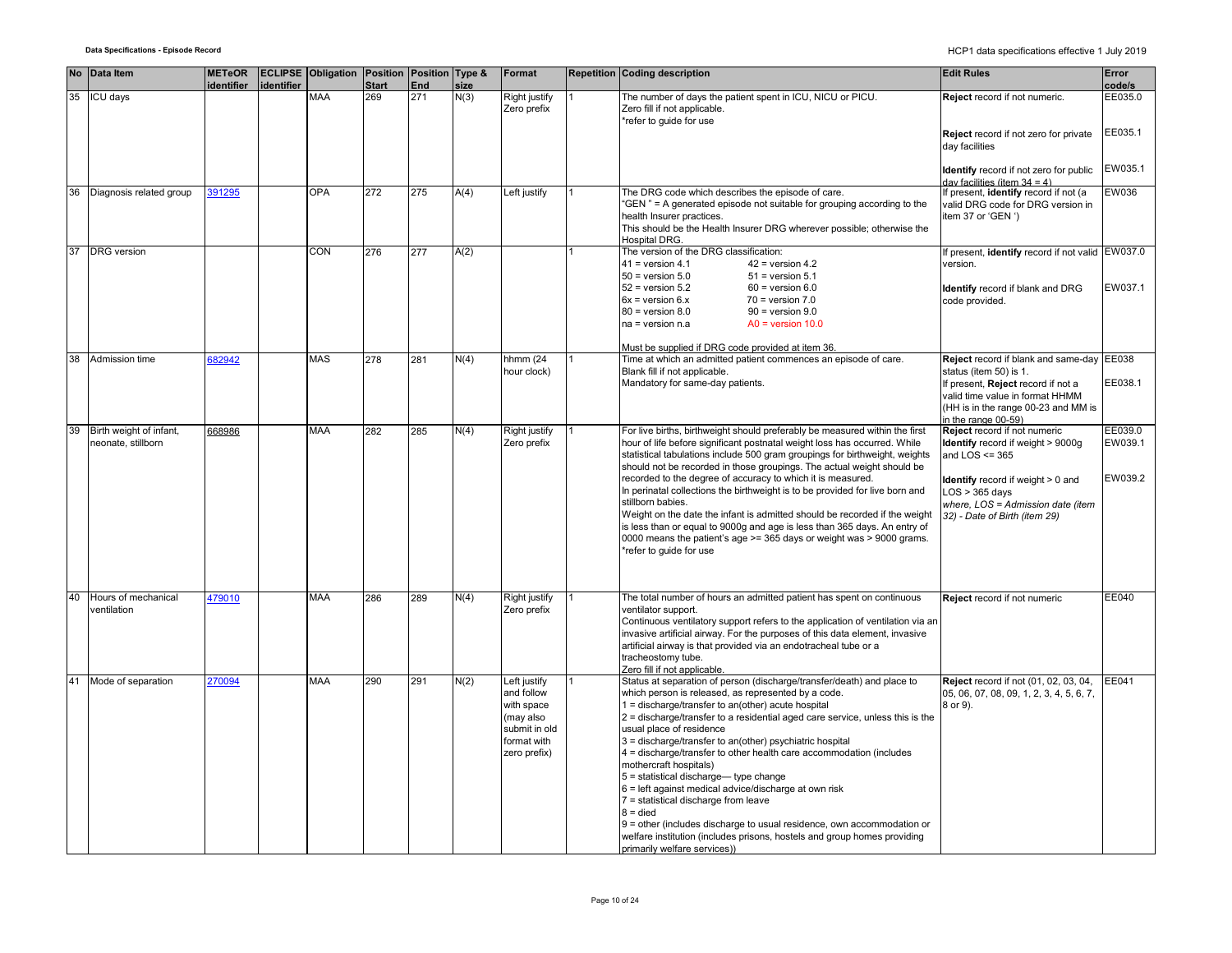| <b>No</b> | Data Item                     | <b>METeOR</b><br>identifier                                                                                                                        | identifier | <b>ECLIPSE Obligation Position Position Type &amp;</b> | <b>Start</b> | <b>End</b> | size | Format                                                                   | Repetition Coding description                                                                                                                                                                                                                                                                                                                                                                                                                                                                                                                                                                                                                                                                                                                                                                                                                                                                                                                                      | <b>Edit Rules</b>                                                                                                                                                                                                                                                                                                              | Error<br>code/s           |
|-----------|-------------------------------|----------------------------------------------------------------------------------------------------------------------------------------------------|------------|--------------------------------------------------------|--------------|------------|------|--------------------------------------------------------------------------|--------------------------------------------------------------------------------------------------------------------------------------------------------------------------------------------------------------------------------------------------------------------------------------------------------------------------------------------------------------------------------------------------------------------------------------------------------------------------------------------------------------------------------------------------------------------------------------------------------------------------------------------------------------------------------------------------------------------------------------------------------------------------------------------------------------------------------------------------------------------------------------------------------------------------------------------------------------------|--------------------------------------------------------------------------------------------------------------------------------------------------------------------------------------------------------------------------------------------------------------------------------------------------------------------------------|---------------------------|
|           | 42 Separation time            | 682919                                                                                                                                             |            | MAS                                                    | 292          | 295        | N(4) | hhmm (24<br>hour clock)                                                  | Time at which an admitted patient completes an episode of care.<br>Blank fill if not applicable.<br>Conditional item - mandatory for same-day patients                                                                                                                                                                                                                                                                                                                                                                                                                                                                                                                                                                                                                                                                                                                                                                                                             | Reject record if blank and same-<br>day status (item 50) is 1.<br>If present, Reject record if not a<br>valid time value in format HHMM<br>(HH is in the range 00-23 and MM is<br>in the range 00-59)<br><b>Identify</b> record if hospital type (item<br>34) is 3 (Private Day Facility) and<br>patient stay exceeds 23 hours | EE042<br>EE042.1<br>EW042 |
| 43        | Source of referral            |                                                                                                                                                    |            | <b>MAA</b>                                             | 296          | 296        | N(1) |                                                                          | The facility from which the patient was referred:<br>$0 =$ Born in hospital<br>1 = Admitted patient transferred from another hospital<br>$2$ = Statistical admission – care type change<br>4 = from Accident/Emergency<br>5 = from Community Health service;<br>6 = from Outpatients department<br>$7 = from Nursing home$<br>8 = by outside medical practitioner<br>$9 =$ Other                                                                                                                                                                                                                                                                                                                                                                                                                                                                                                                                                                                   | <b>Reject</b> record if not (0, 1, 2, 4, 5, 6,<br>7, 8 or 9).                                                                                                                                                                                                                                                                  | EE043                     |
|           | 44 Care Type                  | <b>METeOR</b><br>270174<br>but with<br>additional<br>code<br>$11 =$<br><b>Mental</b><br><b>Health</b><br>Care<br>(From<br><b>METeOR</b><br>584408) |            | MAA                                                    | 297          | 299        | N(3) | Left justify two 1<br>digit codes<br>and follow<br>with a blank<br>space | The overall nature of a clinical service provided to an admitted patient<br>during an episode of care (admitted care), or the type of service provided<br>by the hospital for boarders or posthumous organ procurement (other<br>care), as represented by a code.<br>$10 =$ Acute care<br>11 = Mental Health Care<br>20 = Rehabilitation care<br>21 = Rehabilitation care delivered in a designated unit<br>22 = Rehabilitation care according to a designated program<br>23 = Rehabilitation care is the principle clinical intent<br>30 = Palliative care<br>31 = Palliative care delivered in a designated unit<br>32 = Palliative care according to a designated program<br>33 = Palliative care is the principle clinical intent<br>40 = Geriatric Evaluation and management<br>50 = Psychogeriatric care<br>60 = Nursing Home Type<br>70 = Newborn care<br>80 = Other admitted patient care<br>90 = Organ procurement - posthumous<br>100 = Hospital boarder | Reject record if not<br>(10, 11, 20, 21, 22, 23, 30, 31, 32,<br>33, 40, 50, 60, 70, 80, 90 or 100)                                                                                                                                                                                                                             | EE044                     |
| 45        | Total leave days              | 270251                                                                                                                                             |            | MAA                                                    | 300          | 303        | N(4) | Right justify<br>Zero prefix                                             | Sum of the length of leave (date returned from leave minus date went on<br>leave) for all periods within the hospital stay.<br>Zero fill if not applicable.                                                                                                                                                                                                                                                                                                                                                                                                                                                                                                                                                                                                                                                                                                                                                                                                        | Reject record if not numeric.                                                                                                                                                                                                                                                                                                  | EE045                     |
|           | 46 Non-Certified days of stay |                                                                                                                                                    |            | <b>MAO</b>                                             | 304          | 307        | N(4) | Right justify<br>Zero prefix                                             | The number of days spent in the hospital, without certification, that<br>exceeded 35 days.<br>Zero fill if not applicable.<br>Mandatory for private hospitals and private day facilities.                                                                                                                                                                                                                                                                                                                                                                                                                                                                                                                                                                                                                                                                                                                                                                          | f present, reject record if not<br>numeric.<br>Reject record if blank and hospital<br>type is (private or private day facility).                                                                                                                                                                                               | EE046.0<br>EE046.1        |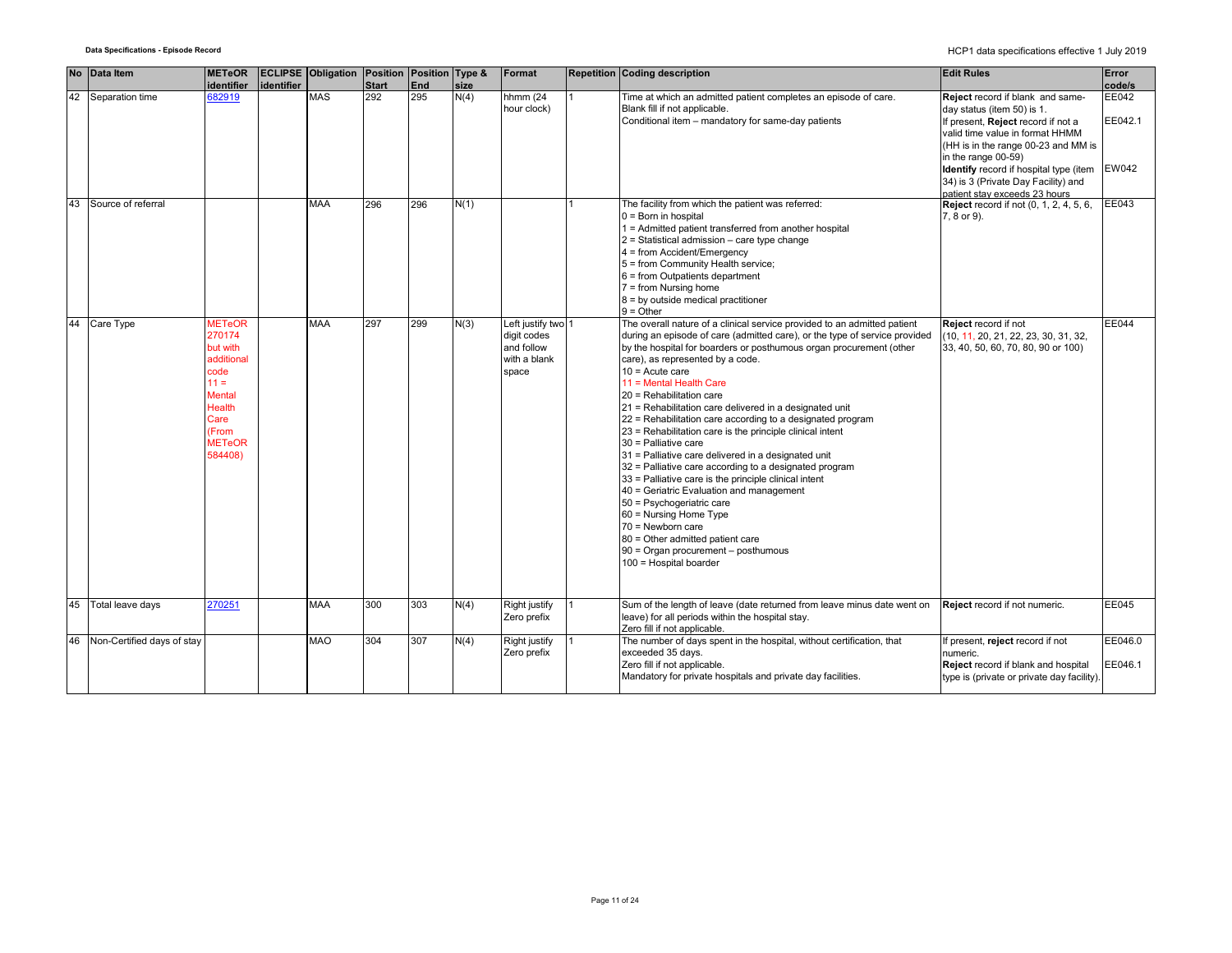|    | No Data Item                    | <b>METeOR</b><br>identifier | identifier | <b>ECLIPSE Obligation Position Position Type &amp;</b> | Start | End | size  | Format                                         |    | <b>Repetition Coding description</b>                                                                                                                                                                                                                                                                                                                                                                | <b>Edit Rules</b>                                                                                                                                                     | Error<br>code/s |
|----|---------------------------------|-----------------------------|------------|--------------------------------------------------------|-------|-----|-------|------------------------------------------------|----|-----------------------------------------------------------------------------------------------------------------------------------------------------------------------------------------------------------------------------------------------------------------------------------------------------------------------------------------------------------------------------------------------------|-----------------------------------------------------------------------------------------------------------------------------------------------------------------------|-----------------|
| 47 | Principal diagnosis             | 680976                      |            | MAA                                                    | 308   | 313 | A(6)  | <b>NANNNN</b><br>Left justify<br>Strip hyphen, |    | Each entry should consist of:<br>one (1) digit that represents the Condition Onset Flag code<br>five (5) alphanumeric characters that represent the principal diagnosis                                                                                                                                                                                                                             | f present, reject record if not a valid<br>ICD-10-AM principal diagnosis code                                                                                         | EE047.0         |
|    |                                 |                             |            |                                                        |       |     |       | dots &<br>morphology<br>codes                  |    | code<br>Condition Onset Flag (see METeOR 686100) - A qualifier for each coded<br>diagnosis to indicate the onset of the condition relative to the beginning of<br>the episode of care, as represented by a code.                                                                                                                                                                                    | <b>Reject</b> record if blank and private<br>hospital (item $34 = 2$ or 3) and<br>contracted episode (item 5= 'Y' or<br>'B').                                         | EE047.1         |
|    |                                 |                             |            |                                                        |       |     |       |                                                |    | 1 = condition with onset during the episode of admitted patient care<br>$2$ = condition not noted as arising during the episode of admitted patient<br>care<br>$9 = not reported$<br>Note:                                                                                                                                                                                                          | <b>Identify</b> record if blank and public<br>hospital (item $34 = 1$ or 4) or non-<br>contracted episode (item $5 = T$ or<br>'N').                                   | EW047           |
|    |                                 |                             |            |                                                        |       |     |       |                                                |    | All patients should report a condition onset flag code of 2 for the principal<br>diagnosis, with the exception of newborns. Newborns in their admitted<br>birth episode within the hospital may report a condition onset flag code of<br>or 2 for the principal diagnosis. Newborn episodes can be identified by<br>ICD-10-AM Code Z38.x in the principal or additional diagnosis code field.       | <b>Identify</b> record if Same-day Status<br>(Item 50) = 2 (overnight patient) and<br>Z50N or Z50NN (where $N = 0$ to 9).<br><b>Identify</b> record if Care Type = 60 | EW047.1         |
|    |                                 |                             |            |                                                        |       |     |       |                                                |    | Principal Diagnosis - The diagnosis established after study to be chiefly<br>responsible for occasioning an episode of admitted patient care, an                                                                                                                                                                                                                                                    | and not Z742 or Z75N or Z75NN<br>(where $N = 0$ to 9).                                                                                                                | EW047.2         |
|    |                                 |                             |            |                                                        |       |     |       |                                                |    | episode of residential care or an attendance at the health care<br>establishment, as represented by a code.<br>The principal diagnosis should be reported in the most current version of<br>ICD-10-AM and selected according to the National Coding Standards.                                                                                                                                      | Identify record if condition onset flag<br>= 1 and not Z38N or Z38NN (where<br>$N = 0$ to 9).                                                                         | EW047.3         |
|    | 48 Additional diagnosis         | 80973                       |            | MAA                                                    | 314   | 607 | A(6)  | <b>NANNNN</b><br>Left justify<br>Strip hyphen, | 49 | Each entry should consist of:<br>one (1) digit that represents the Condition Onset Flag code<br>five (5) alphanumeric characters that represent the additional diagnosis                                                                                                                                                                                                                            | Reject record if not (a valid ICD-10-<br>AM code or blank).                                                                                                           | EE048           |
|    |                                 |                             |            |                                                        |       |     |       | dots &<br>morphology<br>codes                  |    | code<br>Condition Onset Flag (see METeOR 686100) - A qualifier for each coded<br>diagnosis to indicate the onset of the condition relative to the beginning of<br>the episode of care, as represented by a code.<br>1 = condition with onset during the episode of admitted patient care<br>2 = condition not noted as arising during the episode of admitted patient<br>care<br>$9 = not reported$ | <b>Identify</b> record if the same as<br>'Principal Diagnosis Code'                                                                                                   | EW048           |
|    |                                 |                             |            |                                                        |       |     |       |                                                |    | Additional diagnosis - A condition or complaint either coexisting with the<br>principal diagnosis or arising during the episode of admitted patient care,<br>episode of residential care or attendance at a health care establishment,<br>as represented by a code.<br>Blank means no additional diagnosis codes (or not 49 repetitions).                                                           |                                                                                                                                                                       |                 |
|    | 49 Procedure                    | 641379                      |            | MAA                                                    | 608   | 957 | A(7)  | <b>NNNNNNN</b><br>Left justify<br>Strip hyphen | 50 | A clinical intervention represented by a code that:<br>is surgical in nature, and/or<br>carries a procedural risk, and/or<br>carries an anaesthetic risk, and/or<br>requires specialised training, and/or<br>requires special facilities or equipment only available in an acute care<br>settina.<br>Blank means no ICD-10-AM procedure codes (or not 50 repetitions)                               | Reject record if not (a valid ICD-10- EE049<br>AM code or blank)                                                                                                      |                 |
| 50 | Same-day status                 |                             |            | MAA                                                    | 958   | 958 | N(1)  |                                                |    | An indicator of whether the patient was admitted to the facility for an<br>overnight stay.<br>0 = patient with a valid arrangement allowing for overnight stay for<br>procedure normally performed on a same-day basis.<br>$1 = same-day patient;$<br>2 = overnight patient (other than type 0 above)                                                                                               | Reject record if not (0, 1 or 2).                                                                                                                                     | EE050           |
|    | 51 Principal MBS item<br>number |                             |            | MAO                                                    | 959   | 972 | A(14) | Left justify                                   |    | A valid Medical Benefits Schedule item according to the relevant MBS<br>Schedule valid for the MBS date (Item 52).<br>Blank means there was no applicable MBS or a public hospital.<br>*refer to guide for use                                                                                                                                                                                      | f present, reject record if not a valid EE051<br>MBS item from the relevant MBS<br>Schedule valid for the service date<br>$($ ltem 52 $)$                             |                 |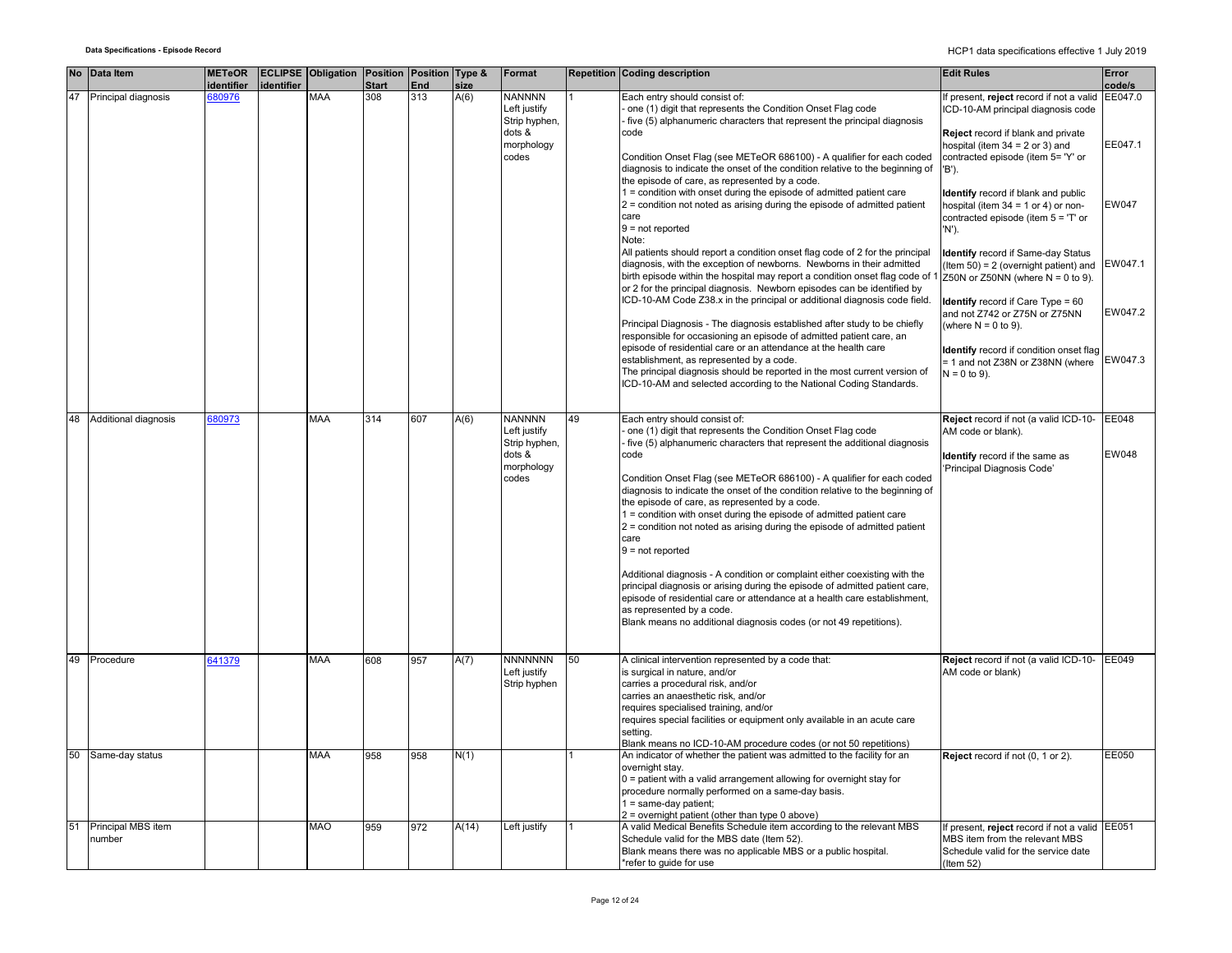|    | No Data Item                                   | <b>METeOR</b> |            | <b>ECLIPSE Obligation Position Position Type &amp;</b> |                     |            |              | Format                                  |   | <b>Repetition Coding description</b>                                                                                                                                                                                                                                                                                                                                                                                                                                                                                                                                                    | <b>Edit Rules</b>                                                                                                                                                        | Error              |
|----|------------------------------------------------|---------------|------------|--------------------------------------------------------|---------------------|------------|--------------|-----------------------------------------|---|-----------------------------------------------------------------------------------------------------------------------------------------------------------------------------------------------------------------------------------------------------------------------------------------------------------------------------------------------------------------------------------------------------------------------------------------------------------------------------------------------------------------------------------------------------------------------------------------|--------------------------------------------------------------------------------------------------------------------------------------------------------------------------|--------------------|
|    | 52 Principal Item Date                         | identifier    | identifier | <b>MAO</b>                                             | <b>Start</b><br>973 | End<br>980 | size<br>A(8) | <b>DDMMYYYY</b>                         |   | The date on which;                                                                                                                                                                                                                                                                                                                                                                                                                                                                                                                                                                      | If present, reject record if not in                                                                                                                                      | code/s<br>EE052.0  |
|    |                                                |               |            |                                                        |                     |            |              |                                         |   | i) the principal MBS item (item 51) was carried out,<br>ii) (if item 51 is blank), the first Miscellaneous Service Code (item 68) was<br>carried out.                                                                                                                                                                                                                                                                                                                                                                                                                                   | format DDMMYYYY.<br>Reject record if date is before<br>admission date or after discharge<br>date                                                                         | EE052.1            |
|    |                                                |               |            |                                                        |                     |            |              |                                         |   | Conditional item - Mandatory for private hospitals and private day facilities<br>where principal MBS (item 51) is populated.                                                                                                                                                                                                                                                                                                                                                                                                                                                            | Reject record if blank and item 51 is<br>populated and hospital type is private<br>or private day facility.                                                              | EE052.2            |
| 53 | Minutes of operating<br>theatre time           | 270350        |            | <b>MAO</b>                                             | 981                 | 984        | N(4)         | Right justify<br>Zero prefix<br>minutes |   | Total time, in minutes, spent by a patient in operating theatres during<br>current episode of hospitalisation.<br>Should be populated if surgical ADA code provided in Miscellaneous<br>Service Code field (item 68).<br>Must be filled with 0000 if no time spent in operating theatre.<br>Blank means there was no applicable MBS Item or a public hospital.<br>Conditional item - Mandatory for private hospitals and private day facilities<br>where principal MBS (item 51) or Miscellaneous Service Code (item 68) is<br>populated.<br>*refer to guide for use                    | If present, reject record if not<br>numeric.<br>Identify record if blank and hospital<br>type is private or private day facility<br>and item 51 or item 68 is populated. | EE053<br>EW053     |
| 54 | Secondary MBS item<br>numbers                  |               |            | <b>MAO</b>                                             | 985                 | 1110       | A(14)        | Left justify                            | 9 | Additional MBS item numbers are all MBS items performed in<br>theatre/procedure room/ angiography suite, which are not the principal<br>MBS.<br>Blank means that there was no additional item or code (or not 9<br>epetitions)                                                                                                                                                                                                                                                                                                                                                          | If present, reject record if not (a<br>valid MBS item number from the<br>relevant MBS Schedule(s) current<br>during the episode)                                         | EE054              |
| 55 | Number of days of<br>hospital-in-the-home care | 270305        |            | MAO                                                    | 1111                | 1114       | N(4)         | Right justify<br>Zero prefix            |   | The number of hospital-in-the-home days occurring within an episode of<br>care for an admitted patient.<br>Calculate with reference to the date of admission, date of separation,<br>leave days and any date(s) of change between hospital and hospital-in-the-Completed date - HITH<br>home accommodation.<br>Zero fill if not applicable.<br>refer to definitions.                                                                                                                                                                                                                    | Reject record if not numeric.<br><b>Identify</b> if item not = (HITH<br>Commencement Date)                                                                               | EE055<br>EW055     |
| 56 | Total psychiatric care<br>days                 | 552375        |            | MAA                                                    | 1115                | 1119       | N(5)         | Right justify<br>Zero prefix            |   | The sum of the number of days or part days of stay that the person<br>received care as an admitted patient or resident within a designated<br>psychiatric unit, minus the sum of leave days occurring during the stay<br>within the designated unit.<br>Zero fill if not applicable.                                                                                                                                                                                                                                                                                                    | Reject record if not numeric.                                                                                                                                            | EE056              |
| 57 | Mental health legal status                     | 534063        |            | <b>MAO</b>                                             | 1120                | 1120       | N(1)         |                                         |   | Whether a person is treated on an involuntary basis under the relevant<br>state or territory mental health legislation, at any time during an episode of<br>admitted patient care, an episode of residential care or treatment of a<br>patient/client by a community based service during a reporting period, as<br>represented by a code.<br>1 = Involuntary patient<br>2 = Voluntary patient-<br>3 = Not permitted to be reported under the laws of a State or Territory-<br>3 = Not applicable<br>$1 =$ Involuntary patient<br>$2 =$ Voluntary patient<br>$9 = Not reported/unknown$ | Reject record if not (1, 2, 3 or -89)<br>Reject record if blank and hospital<br>type is (private or private day facility)<br>(item $34 = 2$ or 3).                       | EE057.0<br>EE057.1 |
| 58 | <b>ICU hours</b>                               |               |            | <b>OPA</b>                                             | 1121                | 1124       | N(4)         | Right justify<br>Zero prefix            |   | The number of completed cumulative hours (rounded down) spent in ICU,<br>NICU or PICU. If a patient has more than one period in ICU, NICU or<br>PICU during this episode, the total duration of all such periods is reported.<br>Zero fill if not applicable<br>*refer to guide for use                                                                                                                                                                                                                                                                                                 | If present, reject record if not<br>numeric.                                                                                                                             | EE058              |
|    | 59 Urgency of admission                        | 269986        |            | <b>MAA</b>                                             | 1125                | 1125       | N(1)         |                                         |   | Whether the admission has an urgency status assigned and, if so, whether <b>Reject</b> record if not (1, 2, 3 or 9)<br>admission occurred on an emergency basis, as represented by a code.<br>1 = Urgency status assigned - Emergency<br>2 = Urgency status assigned - Elective<br>3 = Urgency status not assigned<br>9 = Not known/not reported                                                                                                                                                                                                                                        |                                                                                                                                                                          | EE059              |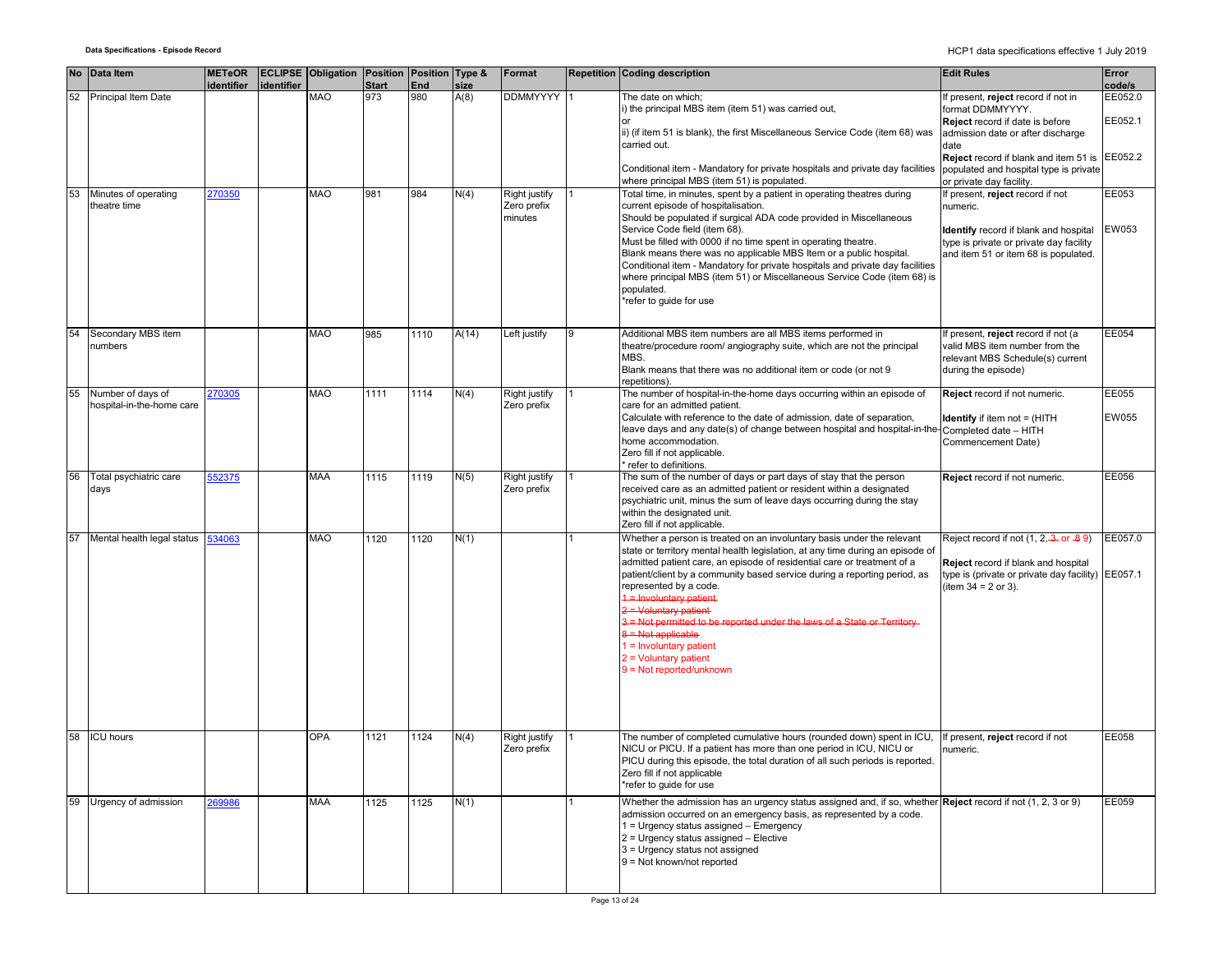|    | No Data Item                                             | <b>METeOR</b><br>identifier | identifier | <b>ECLIPSE Obligation Position Position Type &amp;</b> | <b>Start</b> | End  | size  | Format                         |                 | <b>Repetition Coding description</b>                                                                                                                                                                                                                                                                                                                                                                                                                                                                              | <b>Edit Rules</b>                                                                                                                                                                                                                                                 | Error<br>code/s    |
|----|----------------------------------------------------------|-----------------------------|------------|--------------------------------------------------------|--------------|------|-------|--------------------------------|-----------------|-------------------------------------------------------------------------------------------------------------------------------------------------------------------------------------------------------------------------------------------------------------------------------------------------------------------------------------------------------------------------------------------------------------------------------------------------------------------------------------------------------------------|-------------------------------------------------------------------------------------------------------------------------------------------------------------------------------------------------------------------------------------------------------------------|--------------------|
| 60 | Inter-hospital contracted<br>patient                     | 270409                      |            | <b>MAO</b>                                             | 1126         | 1126 | N(1)  |                                |                 | An episode of care for an admitted patient whose treatment and/or care is<br>provided under an arrangement between a hospital purchaser of hospital<br>care (contracting hospital) and a provider of an admitted service<br>(contracted hospital), and for which the activity is recorded by both<br>hospitals, as represented by a code.<br>1 = Inter-Hospital contracted patient from public sector;<br>2 = Inter-Hospital contracted patient from private sector<br>$3$ = Not contracted<br>$9 = Not reported$ | If present, reject record if not (1, 2, 3 EE060.0<br>or 9).<br>Reject record if blank and hospital<br>type is (private or private day facility).                                                                                                                  | EE060.1            |
| 61 | Palliative care Status                                   |                             |            | <b>MAO</b>                                             | 1127         | 1127 | N(1)  |                                |                 | An indication of whether the episode involved palliative care:<br>1 = patient required palliative care during episode<br>2 = no palliative care required during episode<br>Mandatory for private hospitals & private day facilities.<br>This item is required because some States do not statistically discharge to<br>palliative care.<br>refer to guide for use                                                                                                                                                 | If present, identify record if not (1 or EW061.0<br><b>Identify</b> record if blank and hospital<br>type is (private or private day facility).<br>If present, reject record if not<br>numeric.                                                                    | EW061.1<br>EE061.2 |
| 62 | Re-admission within 28<br>days                           |                             |            | <b>MAA</b>                                             | 1128         | 1128 | N(1)  |                                |                 | An indicator of the re-admission of a patient to hospital within 28 days of<br>previous discharge for treatment of a similar or related condition.<br>1 = Unplanned re-admission and patient previously treated in this hospital<br>2 = Unplanned re-admission and patient previously treated in another<br>hospital<br>3 = Planned re-admission from this or another hospital<br>$8 = Not applicable/not known$<br>Note: do not include transfers from another hospital as re-admissions                         | Reject record if not (1,2,3 or 8)                                                                                                                                                                                                                                 | EE062              |
|    | Unplanned theatre visit<br>during episode                |                             |            | <b>MAA</b>                                             | 1129         | 1129 | N(1)  |                                |                 | An indicator of whether the patient required a theatre visit which was not<br>anticipated or planned at the time of admission:<br>1 = Unplanned theatre visit<br>$2 = No$ unplanned theatre visit                                                                                                                                                                                                                                                                                                                 | Reject record if not (1 or 2)                                                                                                                                                                                                                                     | EE063              |
| 64 | Provider number of<br>hospital from which<br>transferred |                             |            | <b>MAA</b>                                             | 1130         | 1137 | A(8)  | <b>NNNNNNNA</b><br>(uppercase) |                 | The Commonwealth-issued hospital provider number for the hospital from<br>which a patient has been transferred (Provider number required only when<br>HCP item number 43 is reported as:<br>1- Admitted patient transferred from another hospital)<br>Blank fill if no hospital transfer.<br>Overseas hospitals to be coded as OVERSEAS                                                                                                                                                                           | Reject record if Source of referral<br>(item 43) is 1 and item 64 is not (a<br>valid 8 character Commonwealth<br>provider number or OVERSEAS)<br>Reject record if Source of referral<br>(item 43) is not 1 and item 64 is not<br>blank                            | EE064<br>EE064.1   |
| 65 | Provider number of<br>hospital to which<br>transferred   |                             |            | MAA                                                    | 1138         | 1145 | A(8)  | NNNNNNNA<br>(uppercase)        |                 | The Commonwealth hospital provider number for the hospital to which a<br>patient has been transferred.<br>Blank fill if no hospital transfer (Provider number required only when HCP1<br>item number 41 is reported as:<br>1 = Discharge/transfer to an(other) acute hospital, or<br>3 = Discharge/transfer to a(nother) psychiatric hospital<br>Overseas hospitals to be coded as OVERSEAS                                                                                                                       | Reject record if Mode of separation<br>(item 41) is 1 or 3 and item 65 is not<br>(a valid 8 character Commonwealth<br>provider number or OVERSEAS)<br>Reject record if Mode of separation<br>(item 41) is 2, 5, 6, 7, 8 or 9 and item EE065.1<br>65 is not blank. | EE065              |
|    | Discharge intention on<br>admission                      |                             |            | <b>OPA</b>                                             | 1146         | 1146 | N(1)  |                                |                 | The intended mode of separation at time of admission:<br>1 = Discharge to an(other) acute hospital<br>$2$ = Discharge to a nursing home<br>3 = Discharge to a psychiatric hospital<br>4 = Discharge to palliative care unit/hospice<br>5 = Discharge to other health care accommodation<br>$8 = To pass away$<br>9 = Discharge to usual residence                                                                                                                                                                 | If present, reject record if not (1, 2,<br>$3, 4, 5, 8$ or 9)                                                                                                                                                                                                     | EE066              |
| 67 | Person Identifier                                        |                             |            | MAA                                                    | 1147         | 1167 | A(21) | Left justify                   |                 | This is an Insurer-specific person identifier, unique within an establishment Reject record if blank<br>or agency, regardless of any change in membership.                                                                                                                                                                                                                                                                                                                                                        |                                                                                                                                                                                                                                                                   | EE067              |
| 68 | Miscellaneous Service<br>Codes                           |                             |            | <b>MAO</b>                                             | 1168         | 1277 | A(11) | Left justify                   | 10 <sup>°</sup> | Any miscellaneous service codes (i.e. non MBS items or Australian Dental<br>Association codes from the Australian Schedule of Dental Services and<br>Glossary Twelfth edition 2017) used for billing.<br>Up to 10 codes may be entered.<br>Blank means that there were no miscellaneous service codes or not 10<br>repetitions.                                                                                                                                                                                   |                                                                                                                                                                                                                                                                   |                    |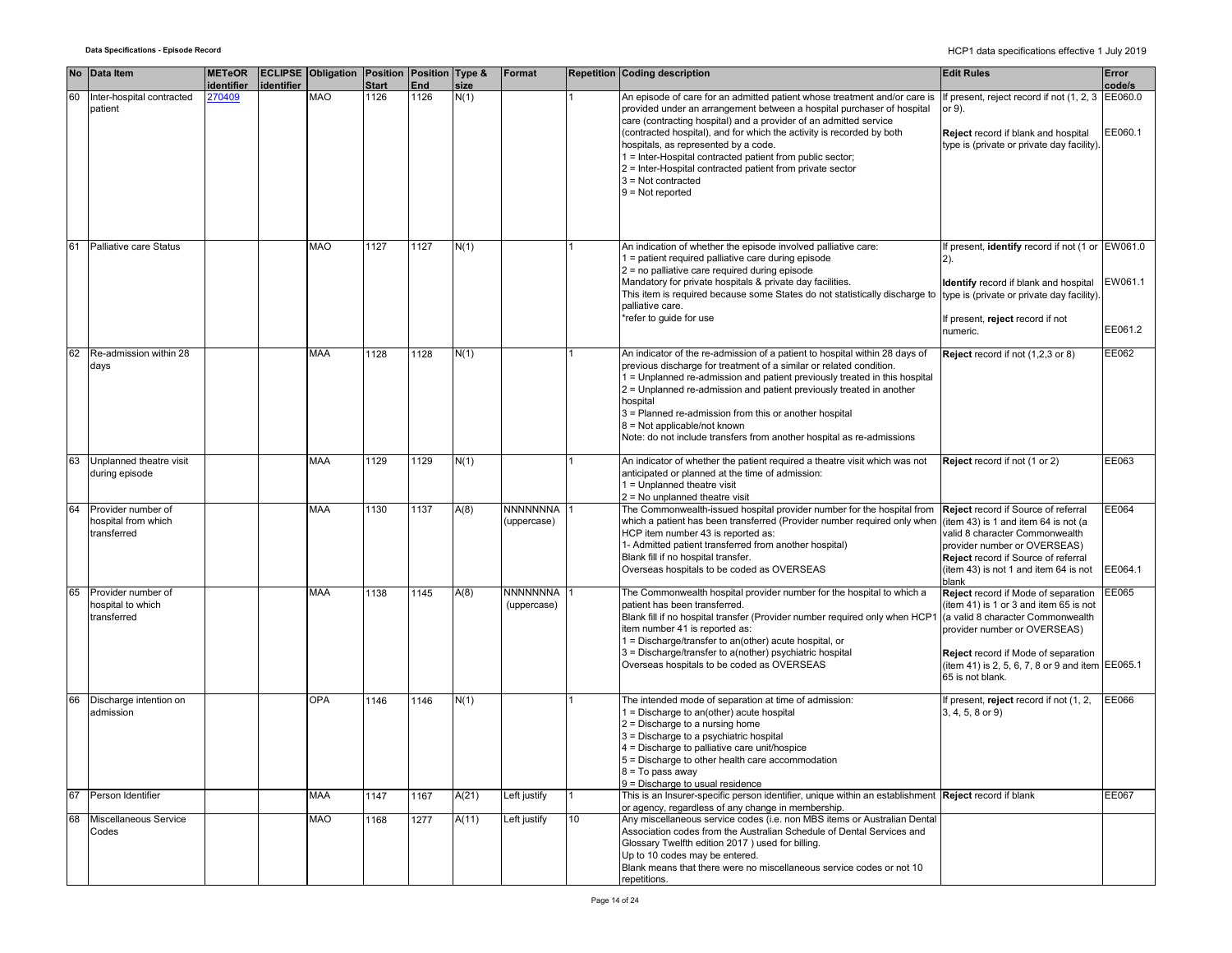|    | No Data Item                                          | <b>METeOR</b><br>identifier | identifier | <b>ECLIPSE Obligation Position Position Type &amp;</b> | Start | End  | size | Format                                                                                    | <b>Repetition Coding description</b>                                                                                                                                                                                                                                                    | <b>Edit Rules</b>                                                                                                                                                                                | Error<br>code/s     |
|----|-------------------------------------------------------|-----------------------------|------------|--------------------------------------------------------|-------|------|------|-------------------------------------------------------------------------------------------|-----------------------------------------------------------------------------------------------------------------------------------------------------------------------------------------------------------------------------------------------------------------------------------------|--------------------------------------------------------------------------------------------------------------------------------------------------------------------------------------------------|---------------------|
| 69 | Hospital-in-the-home care<br>Charges                  |                             |            | <b>MAA</b>                                             | 1278  | 1286 | N(9) | <b>Right justify</b><br>Zero prefix<br>\$\$\$\$\$\$\$cc<br>(omit decimal<br>point)        | The gross charge raised for hospital-in-the-home care service (include ex- If present, reject record if not<br>gratia and HITH patient portion charges).<br>Zero fill if no amount charged.<br>Blank means this charge was not separately identified but charged under<br>another item. | numeric                                                                                                                                                                                          | EE069               |
| 70 | Hospital-in-the-home care<br><b>Benefits</b>          |                             |            | MAA                                                    | 1287  | 1295 | N(9) | Right justify<br>Zero prefix<br>\$\$\$\$\$\$\$cc<br>(omit decimal<br>point)               | The gross benefits paid for hospital-in-the-home care service (include ex-<br>gratia HITH benefits).<br>Blank means this benefit was not separately identified but paid under<br>another item.<br>Zero fill if no amount paid.                                                          | f present, reject record if not<br>numeric<br>If present, reject record if > Hospital-<br>in-the-home care Charges (allow 5<br>cent tolerance)                                                   | EE070.1<br>EE070.2  |
| 71 | <b>Special Care Nursery</b><br>Charges                |                             |            | MAA                                                    | 1296  | 1304 | N(9) | Right justify<br>Zero prefix<br>\$\$\$\$\$\$\$cc<br>(omit decimal<br>point)               | The gross charges raised for SCN (include ex-gratia and patient portion<br>SCN charges, exclude NICU charges).<br>Zero fill if no amount charged.<br>Blank means this charge was not separately identified but charged under<br>another item.<br>refer to quide for use                 | f present, reject record if not<br>numeric                                                                                                                                                       | EE071               |
| 72 | Special Care Nursery<br><b>Benefits</b>               |                             |            | <b>MAA</b>                                             | 1305  | 1313 | N(9) | <b>Right justify</b><br>Zero prefix<br><b>\$\$\$\$\$\$\$cc</b><br>(omit decimal<br>point) | The gross benefit paid for SCN (include ex-gratia SCN benefits, exclude<br>NICU benefits).<br>Zero fill if no amount paid.<br>Blank means this benefit was not separately identified but paid under<br>another item.<br>*refer to quide for use                                         | If present, reject record if not<br>numeric<br>If present, reject record if > Special<br>Care Nursery Charges (allow 5 cent<br>tolerance)                                                        | EE072.1<br>EE072.2  |
| 73 | Coronary Care Unit<br>Charges                         |                             |            | <b>MAA</b>                                             | 1314  | 1322 | N(9) | <b>Right justify</b><br>Zero prefix<br>\$\$\$\$\$\$\$cc<br>(omit decimal<br>point)        | The gross charge raised for CCU (include ex-gratia and patient portion<br>CCU charges).<br>Zero fill if no amount charged.<br>Blank means this charge was not separately identified but charged under<br>another item.<br>*refer to guide for use                                       | If present, reject record if not<br>numeric                                                                                                                                                      | EE073               |
| 74 | Coronary Care Unit<br><b>Benefits</b>                 |                             |            | <b>MAA</b>                                             | 1323  | 1331 | N(9) | Right justify<br>Zero prefix<br>\$\$\$\$\$\$\$cc<br>(omit decimal<br>point)               | The gross benefit paid for CCU (include ex-gratia CCU benefits)<br>Zero fill if no amount paid.<br>Blank means this benefit was not separately identified but paid under<br>another item.<br>*refer to guide for use                                                                    | If present, reject record if not<br>numeric<br>If present, reject record if > Coronary EE074.2<br>Care Unit Charges (allow 5 cent<br>tolerance)                                                  | EE074.1             |
| 75 | Special Care Nursery<br>Hours                         |                             |            | OPA                                                    | 1332  | 1335 | N(4) | Right justify<br>Zero prefix                                                              | The number of completed cumulative hours (rounded down) spent in SCN.<br>If a patient has more than one period in SCN during this episode, the total<br>duration of all such periods is reported. Zero fill if not applicable<br>*refer to guide for use                                | If present, reject record if not<br>numeric.                                                                                                                                                     | <b>EE075</b>        |
| 76 | Coronary Care Unit Hours                              |                             |            | <b>OPA</b>                                             | 1336  | 1339 | N(4) | Right justify<br>Zero prefix                                                              | The number of completed cumulative hours (rounded down) spent in CCU.<br>If a patient has more than one period in CCU during this episode, the total<br>duration of all such periods is reported. Zero fill if not applicable<br>*refer to guide for use                                | If present, reject record if not<br>numeric.                                                                                                                                                     | EE076               |
| 77 | <b>Special Care Nursery</b><br>Days                   |                             |            | MAO                                                    | 1340  | 1342 | N(3) | <b>Right justify</b><br>Zero prefix                                                       | The number of days the patient spent in a SCN.<br>Zero fill if not applicable.<br>*refer to guide for use                                                                                                                                                                               | Reject record if not numeric.<br>Reject if not zero for day facilities<br>(private or public)                                                                                                    | EE077.0<br>EE077.1  |
| 78 | Coronary Care Unit Days                               |                             |            | MAO                                                    | 1343  | 1345 | N(3) | <b>Right justify</b><br>Zero prefix                                                       | The number of days the patient spent in a CCU.<br>Zero fill if not applicable.<br>*refer to guide for use                                                                                                                                                                               | Reject record if not numeric.<br>Reject if not zero for day facilities<br>(private or public)                                                                                                    | EE078.0<br>EE078.1  |
| 79 | Number of Qualified Days 270033<br>for Newborns       |                             |            | <b>MAA</b>                                             | 1346  | 1350 | N(5) | <b>Right justify</b><br>Zero prefix                                                       | The number of qualified newborn days occurring within a newborn episode Reject record if not numeric.<br>of care.<br>Zero fill if not applicable.<br>*refer to quide for use                                                                                                            | <b>Identify Reject</b> record if >0000 and<br>(care type not newborn care).                                                                                                                      | EE079.0<br>EWE079.1 |
| 80 | Hospital-in-the-home care<br><b>Commencement Date</b> |                             |            | CON                                                    | 1351  | 1358 | A(8) | <b>DDMMYYYY</b>                                                                           | Date on which an admitted patient commences an episode of hospital-in-<br>the-home care services.<br>Blank fill if not applicable.<br>Conditional item, must be provided if HITH charges (item 69) > 0.                                                                                 | Reject record if HITH benefits or<br>charges $> 0$ (items 69 and 70) and<br>item is blank, or if not in format<br><b>DDMMYYYY</b><br>Reject record if commencement<br>date > HITH completed date | EE080.0<br>EE080.1  |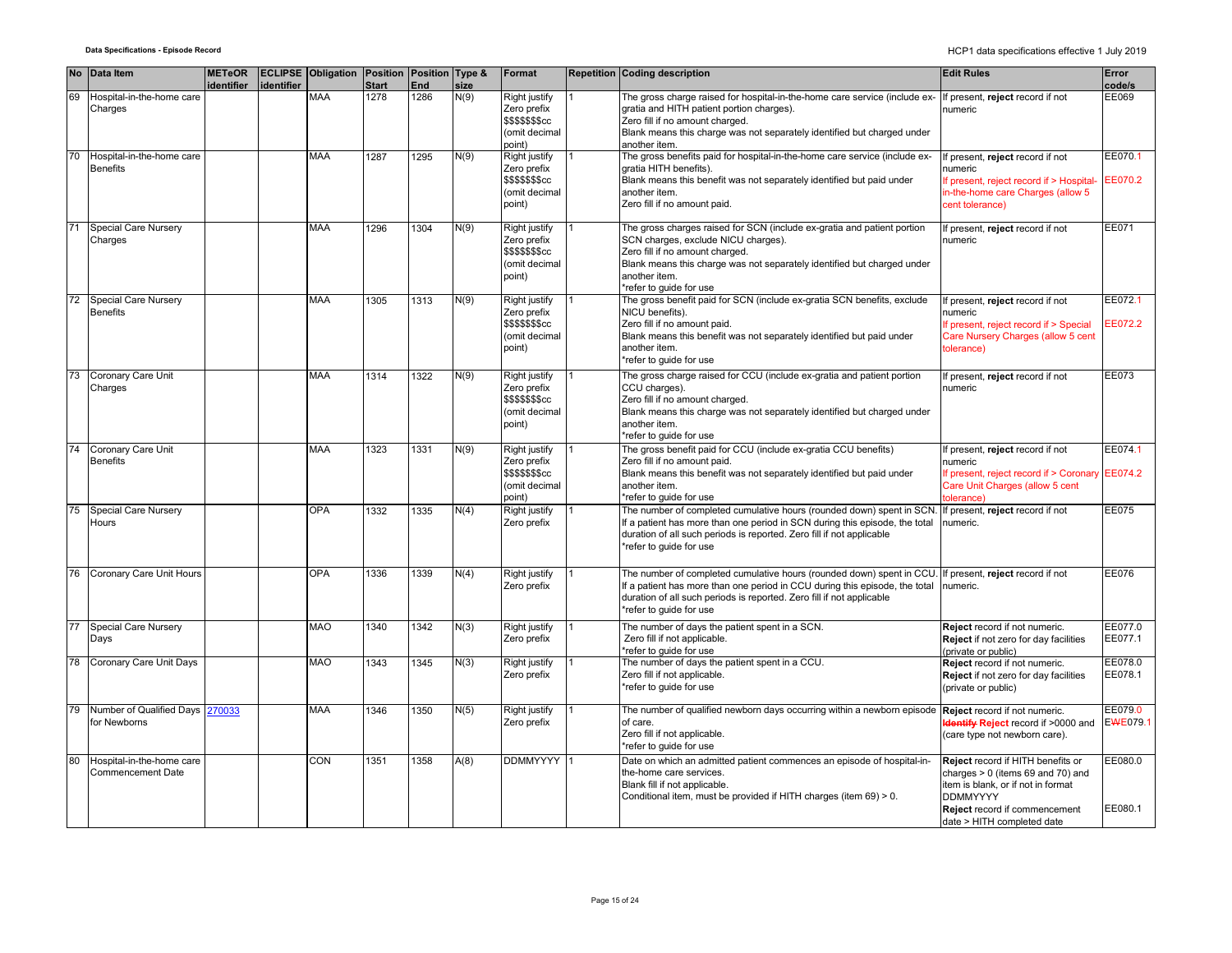**Data Specifications - Episode Record** HCP1 data specifications effective 1 July 2019

|                | No Data Item              | <b>METeOR</b>             | <b>ECLIPSE Obligation Position Position Type &amp;</b> |               |            |             | <b>Format</b>        | <b>Repetition Coding description</b>                                                                                | <b>Edit Rules</b>                           | Error        |
|----------------|---------------------------|---------------------------|--------------------------------------------------------|---------------|------------|-------------|----------------------|---------------------------------------------------------------------------------------------------------------------|---------------------------------------------|--------------|
|                |                           | lidentifier lidentifier l |                                                        | <b>IStart</b> | <b>End</b> | <b>Size</b> |                      |                                                                                                                     |                                             | code/s       |
| 8 <sup>7</sup> | Hospital-in-the-home care |                           | <b>CON</b>                                             | 1359          | 1366       | A(8)        | <b>DDMMYYYY</b>      | Date on which an admitted patient completes an episode of hospital-in-the- <b>Reject</b> record if HITH benefits or |                                             | EE081.0      |
|                | <b>Completed Date</b>     |                           |                                                        |               |            |             |                      | home care services.                                                                                                 | charges $> 0$ (items 69 and 70) and         |              |
|                |                           |                           |                                                        |               |            |             |                      | Blank fill if not applicable.                                                                                       | item is blank, or if not in format          |              |
|                |                           |                           |                                                        |               |            |             |                      | Conditional item, must be provided if HITH charges (item 69) > 0.                                                   | <b>DDMMYYYY</b>                             |              |
|                |                           |                           |                                                        |               |            |             |                      |                                                                                                                     | <b>Reject</b> record if HITH completed      | EE081.       |
|                |                           |                           |                                                        |               |            |             |                      |                                                                                                                     | date < HITH commencement date               |              |
| 82             | Palliative Care Days      |                           | <b>MAO</b>                                             | 1367          | 1370       | N(4)        | <b>Right justify</b> | The number of days a patient received palliative care during an episode.                                            | <b>Reject</b> record if not numeric.        | EE082.0      |
|                |                           |                           |                                                        |               |            |             | Zero prefix          | Where the entire episode is Palliative, provide the total length of stay in                                         | <b>Reject</b> if blank and hospital type is |              |
|                |                           |                           |                                                        |               |            |             |                      | days.                                                                                                               | private or private day facility             | EE082.       |
|                |                           |                           |                                                        |               |            |             |                      | Zero fill if not applicable.                                                                                        | <b>Identify</b> record if 0 and Palliative  |              |
|                |                           |                           |                                                        |               |            |             |                      | *refer to quide for use                                                                                             | Care Status (item 61) =1                    | <b>EW082</b> |
|                |                           |                           |                                                        |               |            |             |                      |                                                                                                                     |                                             |              |

**Total record length = 1371 characters; record type of 'E' followed by 1370 character record**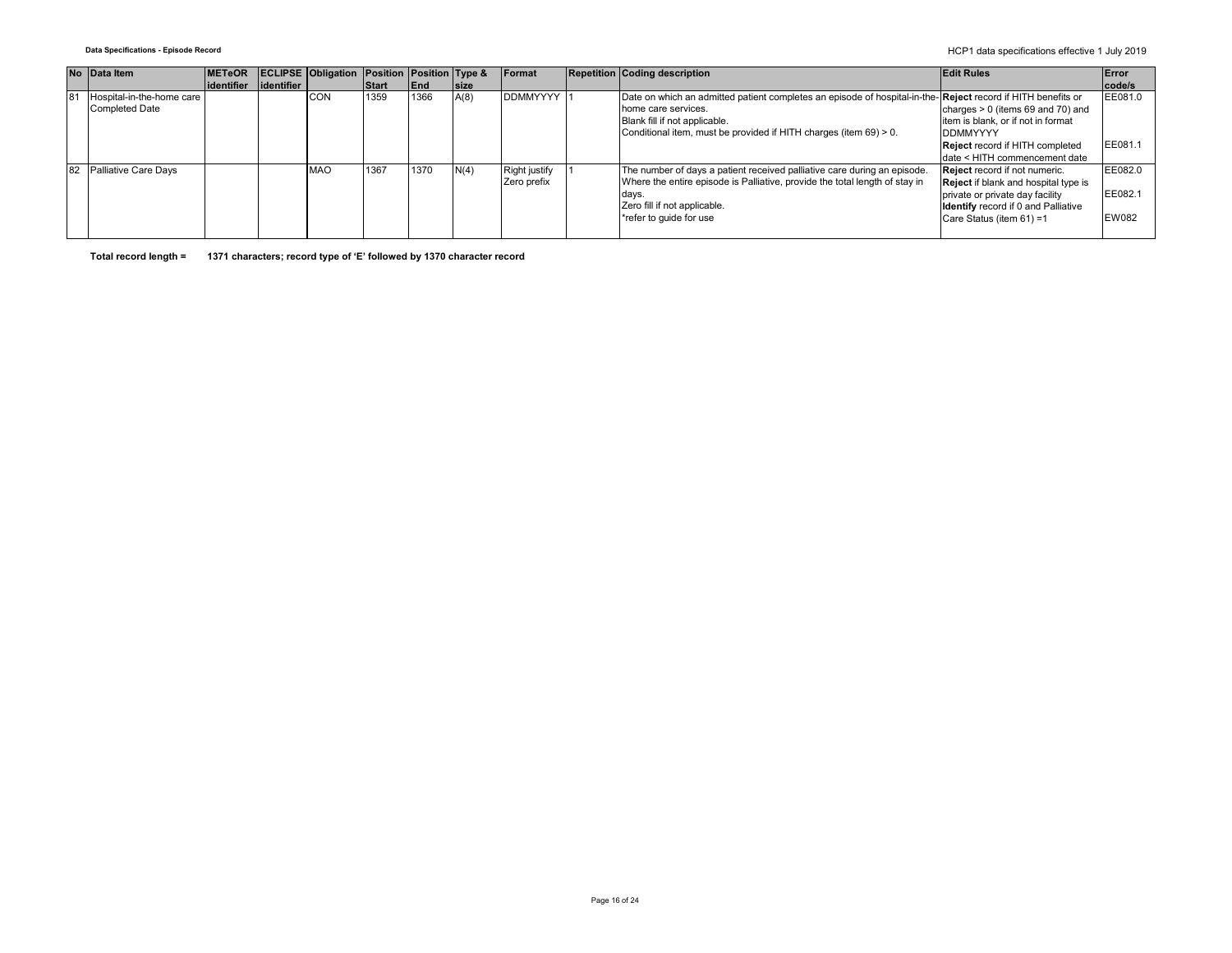|               | <b>EDIT RULES</b>                                                                              | <b>IERROR CODE/S</b> |
|---------------|------------------------------------------------------------------------------------------------|----------------------|
| <b>Extras</b> | Reject record if Separation date (Item 32) does not equal Admission date (Item 33) where EE201 |                      |
|               | Same-day Status (Item 50) = 1 (reject if Separation date = Admission date and Same-Day         |                      |
|               | Status not equal to 1)                                                                         |                      |
|               | <b>Identify record if Total benefits exceed Total charges</b>                                  | EW202                |
|               | Reject record if ICU charge but no ICU days recorded.                                          | <b>EE203</b>         |
|               | Identify record if prosthesis charge but no Theatre or Bundled charge or Hospital-in-the-      | <b>EW204</b>         |
|               | home care charge (and hospital type is private or private day facility).                       |                      |
|               | Identify record if therapeutic Principal MBS present but no Principal Procedure                | <b>EW205</b>         |
|               | Identify record if accommodation charge exceeds \$2,000 x Length Of Stay (LOS)                 | EW206                |
|               | <b>Identify</b> record if ICU charge >\$8,000 per day                                          | <b>EW207</b>         |
|               | Reject record if no charges reported (total charge=0)                                          | <b>EE208</b>         |
|               | <b>Reject</b> record if no benefits reported (total benefit $=0$ )                             | <b>IEE209</b>        |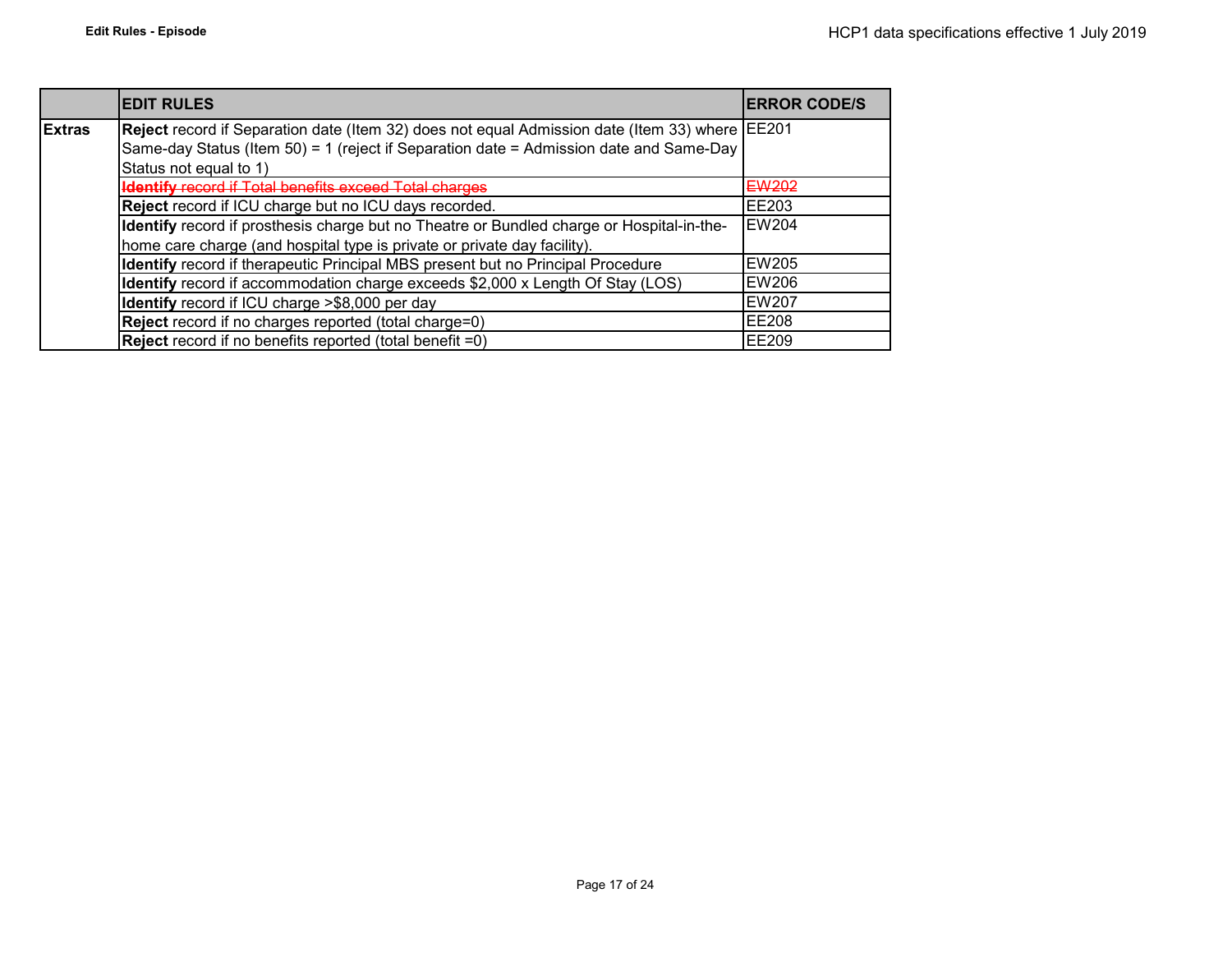|                | No Data Item                          | <b>METeOR</b><br>identifier | <b>ECLIPSE</b> | Obligation Position Position Type & |              | End |              | Format                                                                                    | Repetition Coding description                                                                                                                                                                                                                                                                                                                      | <b>Edit Rules</b>                                                                                                                                                          | Error              |
|----------------|---------------------------------------|-----------------------------|----------------|-------------------------------------|--------------|-----|--------------|-------------------------------------------------------------------------------------------|----------------------------------------------------------------------------------------------------------------------------------------------------------------------------------------------------------------------------------------------------------------------------------------------------------------------------------------------------|----------------------------------------------------------------------------------------------------------------------------------------------------------------------------|--------------------|
|                | Insurer identifier                    |                             | identifier     | <b>MAA</b>                          | <b>Start</b> |     | size<br>A(3) | Left justify                                                                              | Insurer identifier selected from the list of registered private health<br>insurers.                                                                                                                                                                                                                                                                | Reject record if not same as Source ME001.1<br>Identifier value in FILE HEADER<br>item 2.                                                                                  | code/s             |
| $\overline{c}$ | Link Identifier                       |                             |                | <b>MAA</b>                          |              | 27  | A(24)        | Left justify                                                                              | A unique identifier of an episode that links data items from this<br>medical record to the associated episode (and/or prosthetic or AN-<br>SNAP records)                                                                                                                                                                                           | Reject record if blank.                                                                                                                                                    | <b>ME002</b>       |
| $\mathbf{R}$   | MBS item                              |                             |                | <b>MAA</b>                          | 28           | 41  | A(14)        | Left justify                                                                              | The MBS item billed by the medical provider.<br>The MBS schedule is available from MBS Online at<br>"http://www.health.gov.au/internet/mbsonline/<br>publishing.nsf/Content/Medicare-Benefits-Schedule-MBS-1".                                                                                                                                     | Reject record if not a valid MBS item ME003<br>according to the relevant MBS<br>Schedule valid at the MBS date of<br>service (Data Item number 7).                         |                    |
|                | Item charge                           |                             |                | <b>MAA</b>                          | 42           | 50  | N(9)         | <b>Right justify</b><br>Zero prefix<br><b>\$\$\$\$\$\$\$cc</b><br>(omit decimal<br>point) | The amount the patient was billed for the MBS item identified in<br>data item 3.<br>Zero fill if no amount charged.                                                                                                                                                                                                                                | Reject record if not numeric or if<br>negative.<br>Identify record Item charge less than MW004.1<br>MBS Benefit. A five cent tolerance<br>applied to accommodate rounding. | ME004.0            |
|                | <b>MBS</b> benefit                    |                             |                | <b>MAA</b>                          | 51           | 59  | N(9)         | <b>Right justify</b><br>Zero prefix<br>\$\$\$\$\$\$\$cc<br>(omit decimal<br>point)        | The amount paid to the patient as the Medicare entitlement.<br>Zero fill if no amount paid.                                                                                                                                                                                                                                                        | Reject record if not numeric.                                                                                                                                              | ME005.0            |
| 6              | Insurer benefit                       |                             |                | <b>MAA</b>                          | 60           | 68  | N(9)         | Right justify<br>Zero prefix<br><b>\$\$\$\$\$\$\$cc</b><br>(omit decimal<br>point)        | The amount (excluding Medicare benefit) paid by the Insurer.<br>Zero fill if no amount paid.                                                                                                                                                                                                                                                       | Reject record if not numeric.<br><b>Reject</b> record if $>$ (Item charge $-$<br>MBS benefit). A 5cent tolerance<br>applied for rounding purposes.                         | ME006.0<br>ME006.1 |
|                | MBS date of service                   |                             |                | <b>MAA</b>                          | 69           | 76  | A(8)         | DDMMYYYY 1                                                                                | Date the MBS item number identified in Data Item 3 was<br>performed.                                                                                                                                                                                                                                                                               | Reject record if not in format<br><b>DDMMYYYY</b>                                                                                                                          | <b>ME007</b>       |
| 8              | <b>Medical Payment Type</b>           |                             |                | <b>MAA</b>                          | 77           | 77  | N(1)         |                                                                                           | An indicator of the medical payment type.<br>1 = Agreement with an individual provider (No- gap agreement)<br>$2$ = Agreement with a hospital (No-gap agreement)<br>3 = Gap Cover Scheme (No-gap agreement)<br>4 = Gap Cover Scheme (Known-gap agreement)<br>5 = MBS schedule fee charged<br>6 = No gap cover scheme, charge over MBS schedule fee | <b>Reject</b> record if not (1, 2, 3, 4, 5 or<br>$6$ ).                                                                                                                    | <b>ME008</b>       |
| 9              | <b>Gap Cover Scheme</b><br>Identifier |                             |                | <b>OPA</b>                          | 78           | 82  | A(5)         | Blank Fill.                                                                               | Blank fill. Gap cover schemes are not applicable. This field has<br>been retained as a placeholder to minimise system format<br>changes for insurers.                                                                                                                                                                                              |                                                                                                                                                                            |                    |
| 10             | <b>MBS</b> Fee                        |                             |                | <b>MAA</b>                          | 83           | 91  | N(9)         | <b>Right justify</b><br>Zero prefix<br>\$\$\$\$\$\$\$cc<br>(omit decimal<br>point)        | The MBS or derived fee for the item.                                                                                                                                                                                                                                                                                                               | Reject record if not numeric                                                                                                                                               | ME010.0            |

**Total record length = 92 characters; record type of 'M' followed by 91 character record**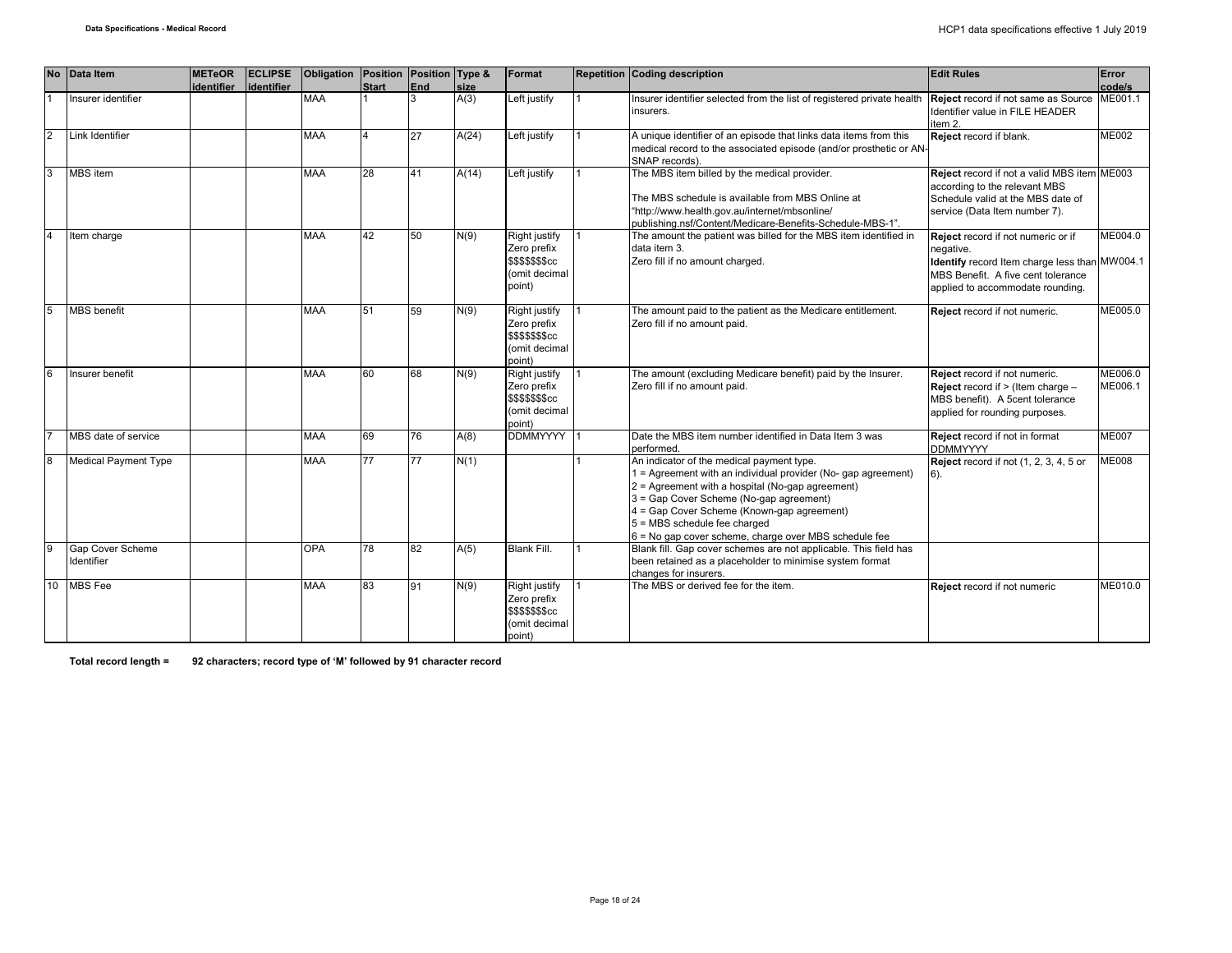|               | <b>IEDIT RULES</b>                                                                                                                                 | <b>IERROR</b><br><b>ICODE/S</b> |
|---------------|----------------------------------------------------------------------------------------------------------------------------------------------------|---------------------------------|
| <b>Extras</b> | <b>Reject</b> record if the sum of the MBS benefits (Item 5) and Insurer benefits (Item 6) exceed<br>Item charge (Item 4). Allow 5 cent tolerance. | <b>ME201</b>                    |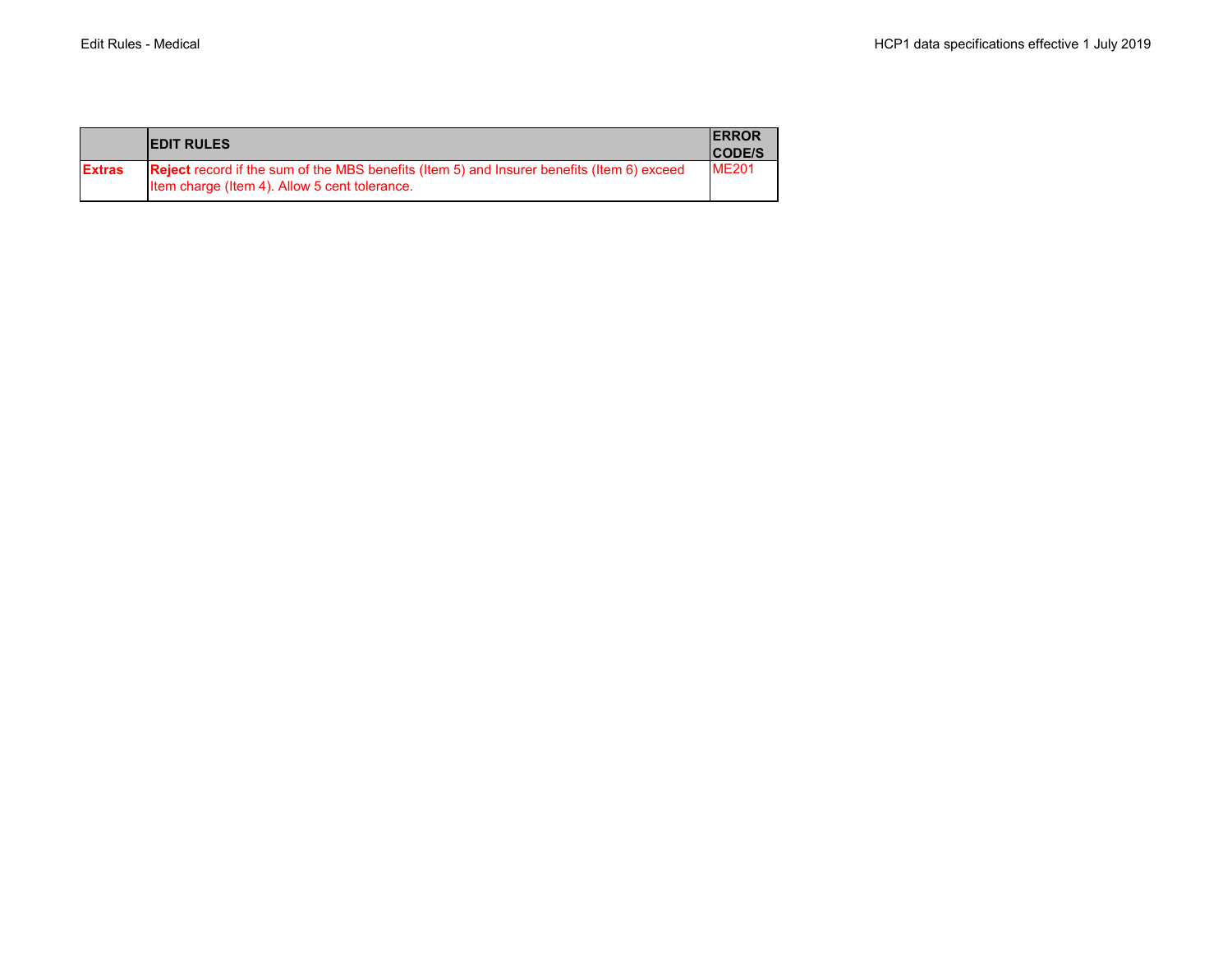|                | No Data Item                           | <b>METeOR</b><br>identifier | <b>ECLIPSE</b><br>identifier | Obligation | Position Position Type &<br><b>Start</b> | End | <b>size</b> | Format                                                                             | Repetition Coding description                                                                                                                                                                                                                                                                                                                                       | <b>Edit Rules</b>                                                                                                                                                                                                                                                                                                                                                                                                                                                                                                                                                                                                                                                                                                              | Error<br>code/s                           |
|----------------|----------------------------------------|-----------------------------|------------------------------|------------|------------------------------------------|-----|-------------|------------------------------------------------------------------------------------|---------------------------------------------------------------------------------------------------------------------------------------------------------------------------------------------------------------------------------------------------------------------------------------------------------------------------------------------------------------------|--------------------------------------------------------------------------------------------------------------------------------------------------------------------------------------------------------------------------------------------------------------------------------------------------------------------------------------------------------------------------------------------------------------------------------------------------------------------------------------------------------------------------------------------------------------------------------------------------------------------------------------------------------------------------------------------------------------------------------|-------------------------------------------|
|                | Insurer Identifier                     |                             |                              | <b>MAA</b> |                                          |     | A(3)        | Left justify                                                                       | Insurer identifier selected from the list of registered private health <b>Reject</b> record if not same as Source <b>PE001.1</b><br>insurers.                                                                                                                                                                                                                       | Identifier value in FILE HEADER<br>item 2.                                                                                                                                                                                                                                                                                                                                                                                                                                                                                                                                                                                                                                                                                     |                                           |
| $\overline{2}$ | Link Identifier                        |                             |                              | <b>MAA</b> |                                          | 27  | A(24)       | Left justify                                                                       | A unique identifier of an episode that links data items from this<br>prosthetic record to the associated episode (and/or medical or AN-<br>SNAP records).                                                                                                                                                                                                           | Reject record if blank                                                                                                                                                                                                                                                                                                                                                                                                                                                                                                                                                                                                                                                                                                         | <b>PE002</b>                              |
| 3              | Prosthetic Item                        |                             |                              | <b>MAA</b> | 28                                       | 32  | A(5)        | Right justify<br>Zero prefix                                                       | The billing codes are contained in the most relevant version (ie,<br>the one covering the date(s) of the admitted patient record) of the<br>prosthesis list. The relevant prosthesis list can be found at<br>www.health.gov.au/internet/main/publishing.nsf/content/health-<br>privatehealth-prostheseslist.htm<br>If ex-gratia prosthetic item, report as "EXGRA". | Identify record if not (a valid<br>Commonwealth prosthesis code or<br>"EXGRA").                                                                                                                                                                                                                                                                                                                                                                                                                                                                                                                                                                                                                                                | <b>PW003</b>                              |
| $\overline{4}$ | Number of Items                        |                             |                              | <b>MAA</b> | 33                                       | 35  | N(3)        | Right justify<br>Zero prefix                                                       | Number of prosthetic items listed in data item 3. Zero prefix.                                                                                                                                                                                                                                                                                                      | Reject record if not >0<br>warnings for public hospitals                                                                                                                                                                                                                                                                                                                                                                                                                                                                                                                                                                                                                                                                       | <b>PE004</b><br>PW004*                    |
|                |                                        |                             |                              |            |                                          |     |             |                                                                                    |                                                                                                                                                                                                                                                                                                                                                                     | Reject record if not numeric.                                                                                                                                                                                                                                                                                                                                                                                                                                                                                                                                                                                                                                                                                                  | PE004.1                                   |
| 5              | <b>Total Prosthetic Item</b><br>Charge |                             |                              | <b>MAA</b> | 36                                       | 44  | N(9)        | <b>Right justify</b><br>Zero prefix<br>\$\$\$\$\$\$\$cc<br>(omit decimal<br>point) | The total charge for the prosthesis item (include cents but omit<br>decimal point).<br>Use leading zeros to fully fill the item.<br>If provided, and identified, as 'ex gratia' in data item 3, then<br>charge should be included.                                                                                                                                  | Reject record if negative.<br>Reject record if not numeric.<br>Identify record if the total charge is<br>greater than the prosthesis schedule<br>minimum benefit multiplied by the<br>number of items, but only for items<br>with a blank maximum benefit (allow<br>a 5 cent tolerance). Ignore where<br>prosthetic item is "EXGRA" or not a<br>valid prosthesis item.<br>Identify record if the total charge is<br>greater than the prosthesis schedule PW005.2<br>maximum benefit multiplied by the<br>number of items, but only for items<br>with a value for maximum benefit<br>(allow a 5 cent tolerance). Ignore<br>where prosthetic item is "EXGRA" or<br>not a valid prosthesis item.<br>warnings for public hospitals | PE005.0<br>PW005.0*<br>PE005.1<br>PW005.1 |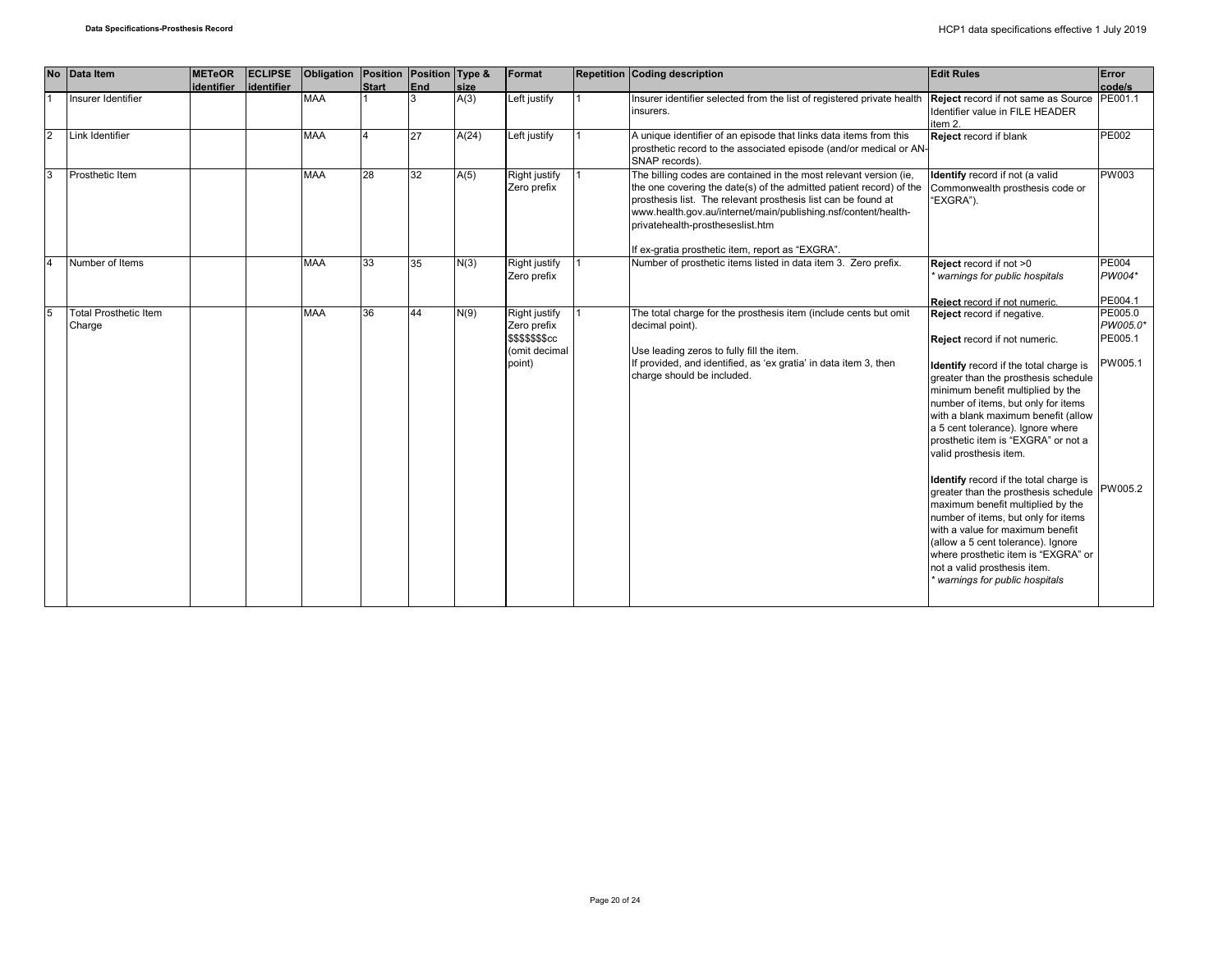|   | No Data Item                 | <b>METeOR</b> | <b>ECLIPSE</b> | Obligation | Position Position Type & |     |             | Format                                 | Repetition Coding description                                             | <b>Edit Rules</b>                             | Error    |
|---|------------------------------|---------------|----------------|------------|--------------------------|-----|-------------|----------------------------------------|---------------------------------------------------------------------------|-----------------------------------------------|----------|
|   |                              | lidentifier   | lidentifier    |            | Start                    | End | <b>Size</b> |                                        |                                                                           |                                               | code/s   |
| 6 | <b>Total Prosthetic Item</b> |               |                | <b>MAA</b> | 45                       | 53  | N(9)        | Right justify                          | The total benefit for the prosthesis item (include cents but omit         | Reject record if negative.                    | PE006.0  |
|   | <b>Benefit</b>               |               |                |            |                          |     |             | Zero prefix<br><b>\$\$\$\$\$\$\$cc</b> | decimal points).                                                          | warnings for public hospitals                 | PW006.0* |
|   |                              |               |                |            |                          |     |             | (omit decimal<br>point)                | Use leading zeros to fully fill the item.<br>Zero fill if no amount paid. | <b>Identify Reject</b> record if greater than | PWE006.1 |
|   |                              |               |                |            |                          |     |             |                                        |                                                                           | total charge (allow 5 cent tolerance).        |          |
|   |                              |               |                |            |                          |     |             |                                        |                                                                           | Identify record if the benefit is not         |          |
|   |                              |               |                |            |                          |     |             |                                        |                                                                           | equal to charge and the maximum               | PW006.21 |
|   |                              |               |                |            |                          |     |             |                                        |                                                                           | benefit on the relevant edition of the        |          |
|   |                              |               |                |            |                          |     |             |                                        |                                                                           | prosthesis schedule is blank (allow a         |          |
|   |                              |               |                |            |                          |     |             |                                        |                                                                           | 5 cent tolerance). Ignore where               |          |
|   |                              |               |                |            |                          |     |             |                                        |                                                                           | prosthetic item is "EXGRA" or not a           |          |
|   |                              |               |                |            |                          |     |             |                                        |                                                                           | valid prosthesis item.                        |          |
|   |                              |               |                |            |                          |     |             |                                        |                                                                           |                                               |          |
|   |                              |               |                |            |                          |     |             |                                        |                                                                           | Identify record if the benefit is less        |          |
|   |                              |               |                |            |                          |     |             |                                        |                                                                           | than the prosthesis schedule                  | PW006.32 |
|   |                              |               |                |            |                          |     |             |                                        |                                                                           | minimum benefit multiplied by the             |          |
|   |                              |               |                |            |                          |     |             |                                        |                                                                           | number of items or greater than the           |          |
|   |                              |               |                |            |                          |     |             |                                        |                                                                           | prosthesis schedule maximum                   |          |
|   |                              |               |                |            |                          |     |             |                                        |                                                                           |                                               |          |
|   |                              |               |                |            |                          |     |             |                                        |                                                                           | benefit multiplied by the number of           |          |
|   |                              |               |                |            |                          |     |             |                                        |                                                                           | items, but only for items with a value        |          |
|   |                              |               |                |            |                          |     |             |                                        |                                                                           | for maximum benefit (allow a 5 cent           |          |
|   |                              |               |                |            |                          |     |             |                                        |                                                                           | tolerance). Ignore where prosthetic           |          |
|   |                              |               |                |            |                          |     |             |                                        |                                                                           | item is "EXGRA" or not a valid                |          |
|   |                              |               |                |            |                          |     |             |                                        |                                                                           | prosthesis item.                              |          |
|   |                              |               |                |            |                          |     |             |                                        |                                                                           | Reject record if not numeric.                 | PE006.43 |

**Total record length = 54 characters; record type of 'P' followed by 53 character record**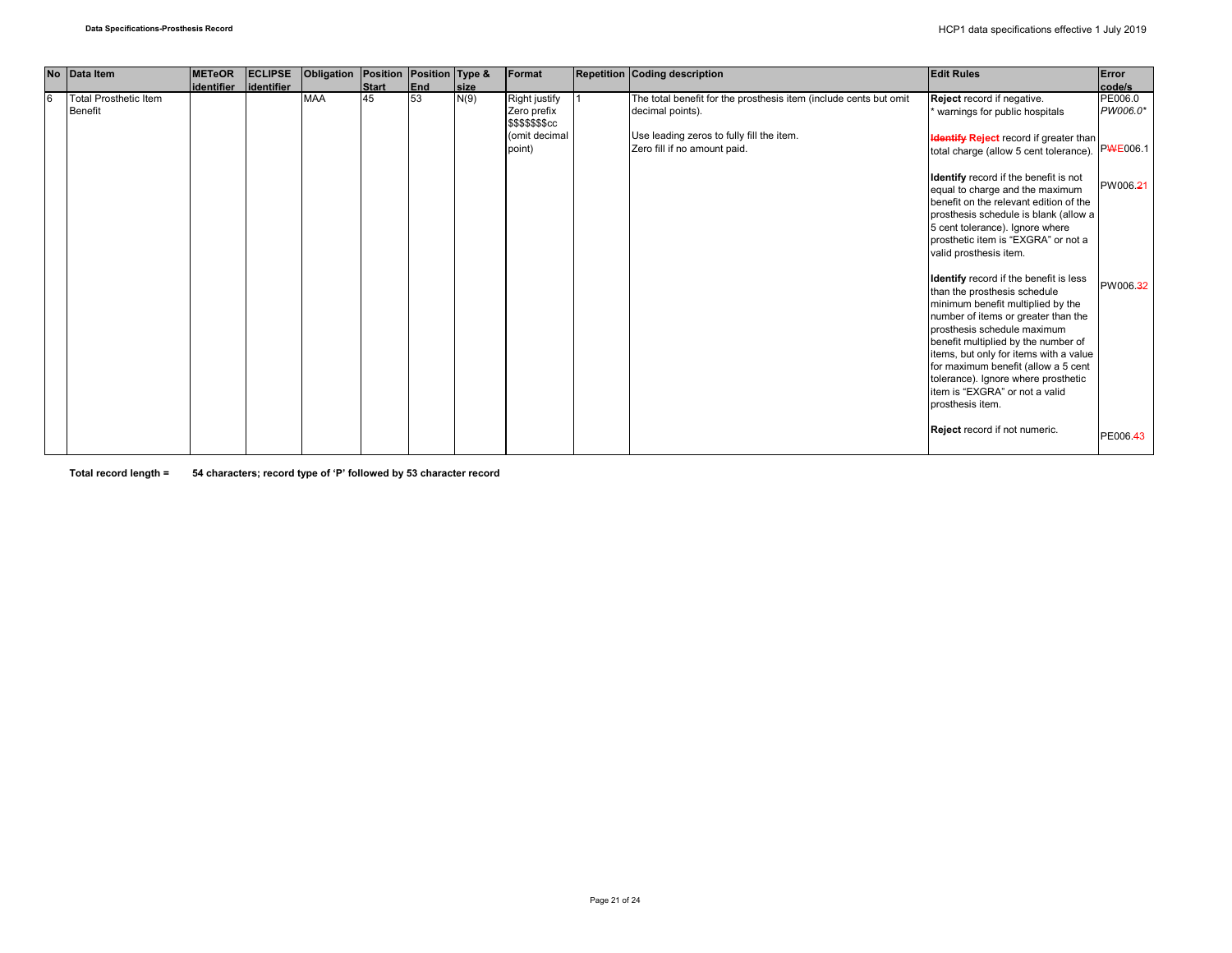|                | No Data Item                                | <b>METeOR</b><br>identifier | <b>ECLIPSE</b><br>identifier | Obligation Position Position Type & | <b>Start</b> | End | size  | Format                  |                 | Repetition Coding description                                                                                                                                                                                                                                                                                                                                                                                                                                                                                                                                                                                                                                                                                                                                                                                                             | <b>Edit Rules</b>                                                                                                                                                                                                            | Error<br>code/s           |
|----------------|---------------------------------------------|-----------------------------|------------------------------|-------------------------------------|--------------|-----|-------|-------------------------|-----------------|-------------------------------------------------------------------------------------------------------------------------------------------------------------------------------------------------------------------------------------------------------------------------------------------------------------------------------------------------------------------------------------------------------------------------------------------------------------------------------------------------------------------------------------------------------------------------------------------------------------------------------------------------------------------------------------------------------------------------------------------------------------------------------------------------------------------------------------------|------------------------------------------------------------------------------------------------------------------------------------------------------------------------------------------------------------------------------|---------------------------|
|                | Insurer Identifier                          |                             |                              | <b>MAA</b>                          |              |     | A(3)  | Left justify            |                 | nsurer identifier selected from the list of registered private health<br>insurers.                                                                                                                                                                                                                                                                                                                                                                                                                                                                                                                                                                                                                                                                                                                                                        | Reject record if not same as Source<br>Identifier value in FILE HEADER item 2.                                                                                                                                               | AE001.1                   |
| 2              | Link Identifier                             |                             |                              | <b>MAA</b>                          |              | 27  | A(24) | Left justify            |                 | Unique identifier of an episode that links data items from this (AN-<br>SNAP) record to the associated episode (and/or medical and<br>prosthetic records).                                                                                                                                                                                                                                                                                                                                                                                                                                                                                                                                                                                                                                                                                | Reject record if blank                                                                                                                                                                                                       | AE002                     |
| 3              | Episode Type                                |                             |                              | <b>MAA</b>                          | 28           | 28  | A(1)  |                         |                 | An indicator of the type of admitted rehabilitation program<br>undertaken during the episode that relates to the AN-SNAP<br>records.<br>O = Overnight Admitted Patient - Assign this value for patients<br>who stay overnight during the admitted rehabilitation program.<br>S = Same-day Admitted Patient - Assign this value for patients<br>who undertake an admitted rehabilitation program consisting of<br>multiple same day visits/services. It is recommended that one AN-<br>SNAP record is reported that covers the entire program (not<br>separate episodes for each visit/service). In this case, Admission<br>date = date of 1st visit/service and Separation date = date of last<br>visit/service in the Same-day admitted program. The AN-SNAP<br>record should be linked to the episode with the same separation<br>date. | Reject record if not ('O' or 'S').                                                                                                                                                                                           | AE003                     |
|                | Admission FIM Item<br>Scores                |                             |                              | <b>MAA</b>                          | 29           | 46  | N(1)  |                         | 18              | The FIM score on admission for each of the 18 FIM motor and<br>cognition items<br>No Helper:<br>Score of 7 - Complete Independence<br>Score of 6 - Modified Independence<br>Helper:<br>Score of 5 - Supervision or setup<br>Score of 4 - Minimal assistance<br>Score of 3 - Moderate assistance<br>Score of 2 - Maximal assistance<br>Score of 1 - Total assistance<br>refer to guide for use                                                                                                                                                                                                                                                                                                                                                                                                                                             | <b>Reject</b> record if not (1, 2, 3, 4, 5, 6 or 7)<br>and episode type is O.<br>If present, reject if not numeric.<br>Identify record if episode type is S and<br>not blank fill                                            | AE004<br>AE004.1<br>AW004 |
| $\overline{5}$ | Discharge FIM Item<br><b>Scores</b>         |                             |                              | <b>MAA</b>                          | 47           | 64  | N(1)  |                         | $\overline{18}$ | The FIM score on discharge for each of the 18 FIM motor and<br>cognition items.<br>No Helper:<br>Score of 7 - Complete Independence<br>Score of 6 - Modified Independence<br>Helper:<br>Score of 5 - Supervision or setup<br>Score of 4 - Minimal assistance<br>Score of 3 - Moderate assistance<br>Score of 2 - Maximal assistance<br>Score of 1 - Total assistance<br>refer to quide for use                                                                                                                                                                                                                                                                                                                                                                                                                                            | <b>Reject</b> record if not (1, 2, 3, 4, 5, 6 or 7)<br>and episode type is O and not Episode<br>Mode of Separation = $8$<br>If present, reject if not numeric.<br>Identify record if episode type is S and<br>not blank fill | AE005<br>AE005.1<br>AW005 |
| 6              | Primary Impairment type<br>code (AROC 2012) | 81412                       |                              | <b>MAA</b>                          | 65           | 71  | A(7)  | NN.NNNN<br>Left justify |                 | The impairment which is the primary reason for the admission to<br>an episode of care, as represented by a code.<br>(AROC impairment codes - AN-SNAP Version 4 dataset (July<br>2012)<br>Code as specifically as possible and where possible avoid the use<br>of impairment group 13 - 'Other Disabling Impairments'.<br>Each entry should consist of:<br>- two (2) digits that represent the impairment group (zero prefixed<br>if 1 digit)<br>a decimal point<br>up to four (4) digits that represent more specific categories within<br>impairment groups if applicable (blank fill any unused characters).                                                                                                                                                                                                                            | Reject record if not a valid code.                                                                                                                                                                                           | AE006                     |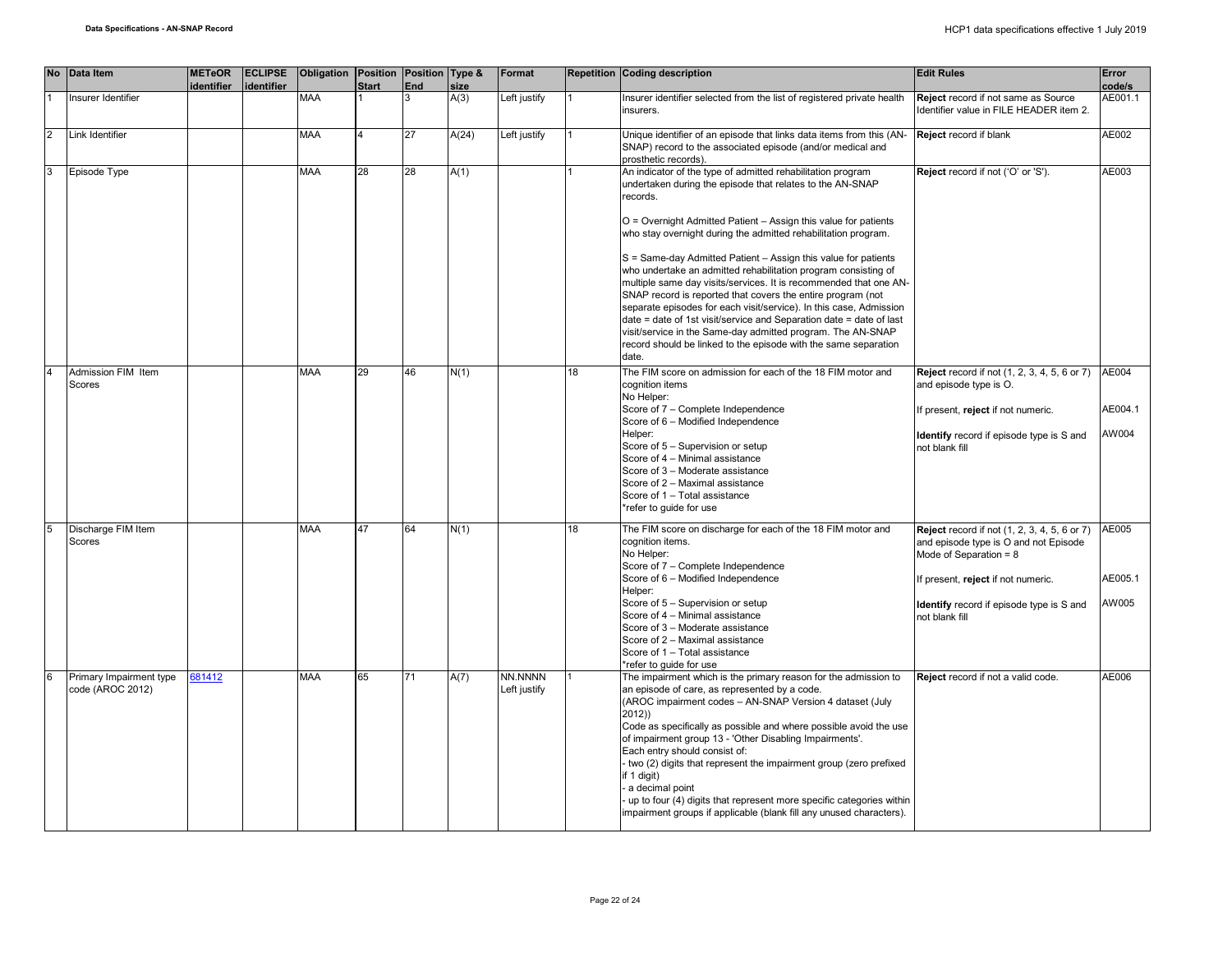|              | No Data Item              | <b>METeOR</b> | <b>ECLIPSE</b> | Obligation | <b>Position</b> | Position Type & |             | Format          | <b>Repetition Coding description</b>                                                                                                                                                                                                                                                                                                                                                                                                                                                                                                                                                                      | <b>Edit Rules</b>                                                                                                                                                                                                                                          | Error                         |
|--------------|---------------------------|---------------|----------------|------------|-----------------|-----------------|-------------|-----------------|-----------------------------------------------------------------------------------------------------------------------------------------------------------------------------------------------------------------------------------------------------------------------------------------------------------------------------------------------------------------------------------------------------------------------------------------------------------------------------------------------------------------------------------------------------------------------------------------------------------|------------------------------------------------------------------------------------------------------------------------------------------------------------------------------------------------------------------------------------------------------------|-------------------------------|
|              |                           | identifier    | lidentifier    |            | <b>Start</b>    | <b>End</b>      | <b>Size</b> |                 |                                                                                                                                                                                                                                                                                                                                                                                                                                                                                                                                                                                                           |                                                                                                                                                                                                                                                            | code/s                        |
|              | Assessment Only Indicator |               |                | <b>MAA</b> | 72              | 72              | N(1)        |                 | Whether only assessment, and no treatment, was provided during<br>an episode of admitted patient care, as represented by a code.<br>Assessment only occurs when the person was seen on one<br>occasion only for assessment and no rehabilitation treatment and<br>no further intervention by this service team is planned to occur<br>within the next 90 days. If a person is booked/seen for subsequent<br>treatment within 90 days, they are not Assessment Only. If a<br>person is booked for subsequent assessment (but not treatment),<br>they are assessment only. Record:<br>$1 = Yes$<br>$2 = No$ | Reject record if not (1 or 2).                                                                                                                                                                                                                             | AE007                         |
| 8            | <b>AN-SNAP Class</b>      | 449125        |                | <b>MAA</b> | 73              | 76              | A(4)        |                 | The AN-SNAP class to which the episode is assigned. AN-SNAP<br>Class is only applicable to overnight episodes and must be<br>reported as 4 characters.<br>AN-SNAP class is a patient classification scheme which provides<br>a means of relating the number and types of patients treated in a<br>hospital to the resources required by the hospital, as represented<br>by a code.                                                                                                                                                                                                                        | Reject if not a valid code and episode<br>$type = O$<br><b>Identify</b> record if AN-SNAP Version = 02 AW008<br>or 03 and episode type = S and not blank<br><b>Identify</b> record if AN-SNAP Version = 04 AW008.1<br>and episode type = S and not '4J01'. | AE008                         |
| $\mathbf{Q}$ | <b>AN-SNAP Version</b>    | 448983        |                | <b>MAA</b> | 77              | 78              | N(2)        |                 | The version of the AN-SNAP Classification used to report item 8.<br>02 = AN-SNAP Version 2<br>03 = AN-SNAP Version 3<br>$04 = AN-SNAP Version 4$                                                                                                                                                                                                                                                                                                                                                                                                                                                          | Reject record if not (01, 02, 03 or 04) and AE009<br>episode type $=$ $\circ$<br>If present, reject if not numeric.<br><b>Identify</b> record if episode type = S and<br>not 04 or blank fill.<br><b>Identify</b> if $(01)$ and episode type = $O$         | AE009.1<br>AW009.1<br>AW009.2 |
| 10           | Rehabilitation plan date  |               |                | <b>MAA</b> | 79              | 86              | A(8)        | <b>DDMMYYYY</b> | The date a multi-disciplinary rehabilitation plan is established for an Reject record if not in format                                                                                                                                                                                                                                                                                                                                                                                                                                                                                                    |                                                                                                                                                                                                                                                            | AE010                         |
|              |                           |               |                |            |                 |                 |             |                 | episode of admitted patient care.                                                                                                                                                                                                                                                                                                                                                                                                                                                                                                                                                                         | <b>DDMMYYYY</b>                                                                                                                                                                                                                                            |                               |
|              | 11 Discharge plan date    |               |                | <b>MAA</b> | 87              | 94              | A(8)        | <b>DDMMYYYY</b> | The date a discharge plan is established for an episode of<br>admitted patient care.                                                                                                                                                                                                                                                                                                                                                                                                                                                                                                                      | Reject record if not in format<br><b>DDMMYYYY</b>                                                                                                                                                                                                          | AE011                         |

**Total record length = 95 characters; record type of 'S' followed by 94 character record**